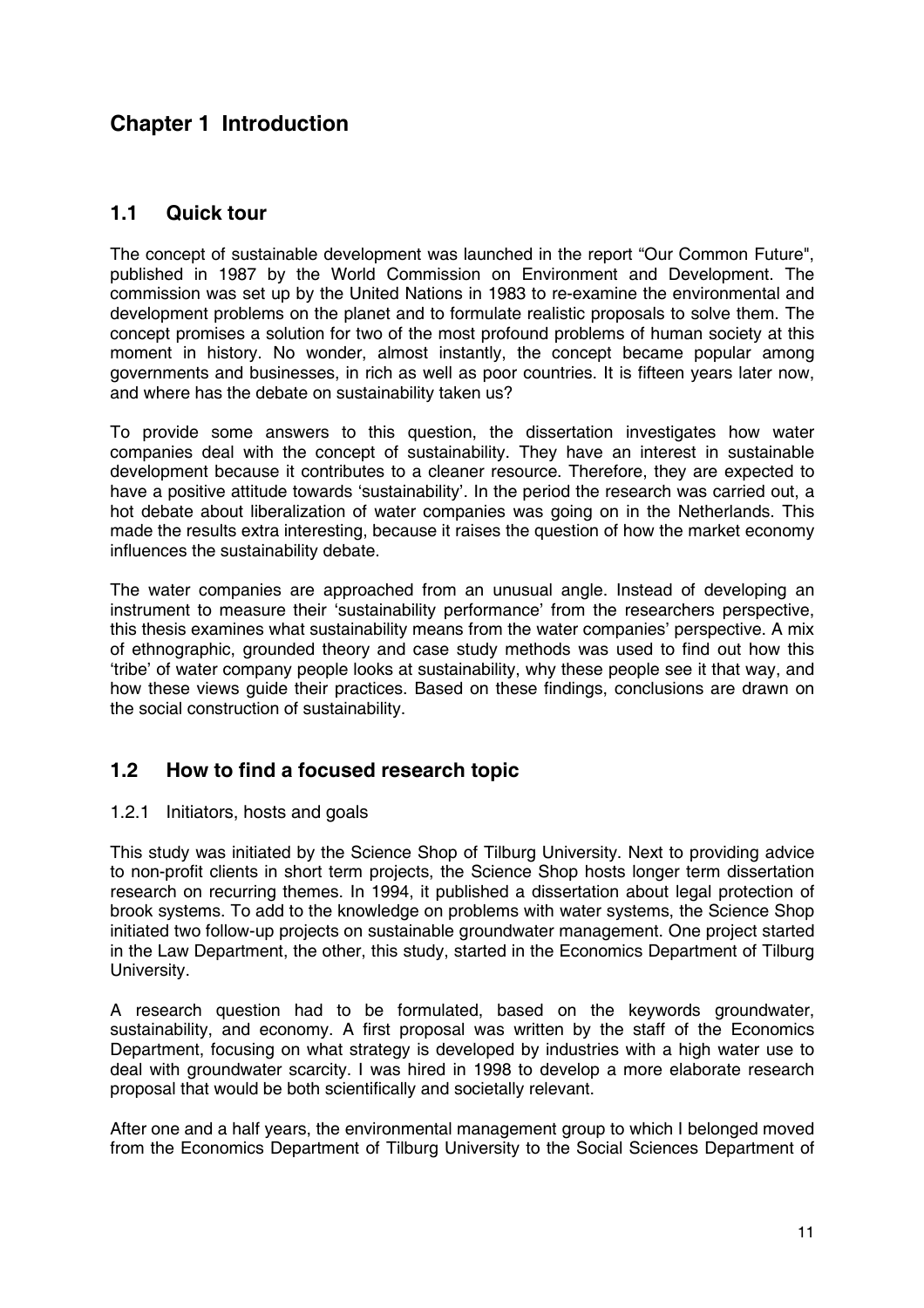Erasmus University Rotterdam. This meant that the formal involvement of the Science Shop in this project ended; contacts continued on an informal basis.

#### 1.2.2 Field study leading to a focus on water companies

With the keywords groundwater, sustainability, and economy in mind, an exploratory field study was done. Its goal was to get an overview of all relevant actors, issues and positions, problems and solutions in one region, the Province of Noord-Brabant. This involved literature as well as interviews (for a list of interviews see annex 3).

The field study made it clear that groundwater problems are quite serious. The quality of groundwater is being threatened by pesticides and nutrients from agriculture, and to a lesser extent by pollutants from industry and traffic. Nitrate is found at 10 metres below grassroots level, and in many places even at 20 to 30 metres. It is proceeding towards the deeper groundwater layers. Water companies and industries usually extract groundwater between 60 and 150 meters, but eventually the pollution will arrive in those aquifers as well. This is an irreversible process; it can at most be slowed down using less manure and fertilizer.

The quantity problems are generally described as 'desiccation' in Dutch water policy. Natural groundwater levels fluctuate between summer and winter, and can also differ in exceptionally wet or dry years. In the higher areas of the Netherlands, the average groundwater table went down from 0,1 metres to 0,4 metres below soil surface (RIVM, 1999, Milieubalans 1999). This causes damage in water-dependent nature, because its vegetation relies on natural groundwater levels. Also farmland increasingly suffers from droughts in summer, which is solved by irrigation with groundwater, aggravating the desiccation in nature parks. Desiccation has a number of causes (RIVM, 1995):

- Water boards and farmers drain farmland during winter, to make the land accessible for agricultural vehicles early in the season. This drainage inhibits groundwater replenishment (estimated as 60% of the cause).
- Water companies and industries extract deep groundwater in high areas, which reduces welling of groundwater in low areas (20% of the cause).
- Infrastructure and urbanization in low areas require continuous pumping (20% of the cause).

Quality and quantity problems are interrelated. After the water boards have pumped away the surplus rain in winter, there usually is a water shortage in summer. This is solved by transporting surface water from large rivers (mostly the Rhine) to farmland. Surface water is more polluted than rainwater, resulting in pollution of nature reserves. Pollution by exogenous surface water is included in the Dutch definition of 'desiccation'.

In general, water is not scarce in the Netherlands. Only the clean resources are under pressure (see Table 1.1). 69,000 million  $m^3$  water enters through the river Rhine every year. The nett replenishment of groundwater from rain surplus is only 2,615 million m<sup>3</sup> a year. This is why surface water is often seen as the most sustainable resource in the Netherlands (Baan and Savornin Lohman, 1992). The extractable amount of groundwater is estimated at 1,900 million  $m^3$  a year (Dufour, 1998 p110). This estimate is based on technical and economic criteria. About 1,553 million m<sup>3</sup> a year was extracted in 1990, and the amount has stabilized since then.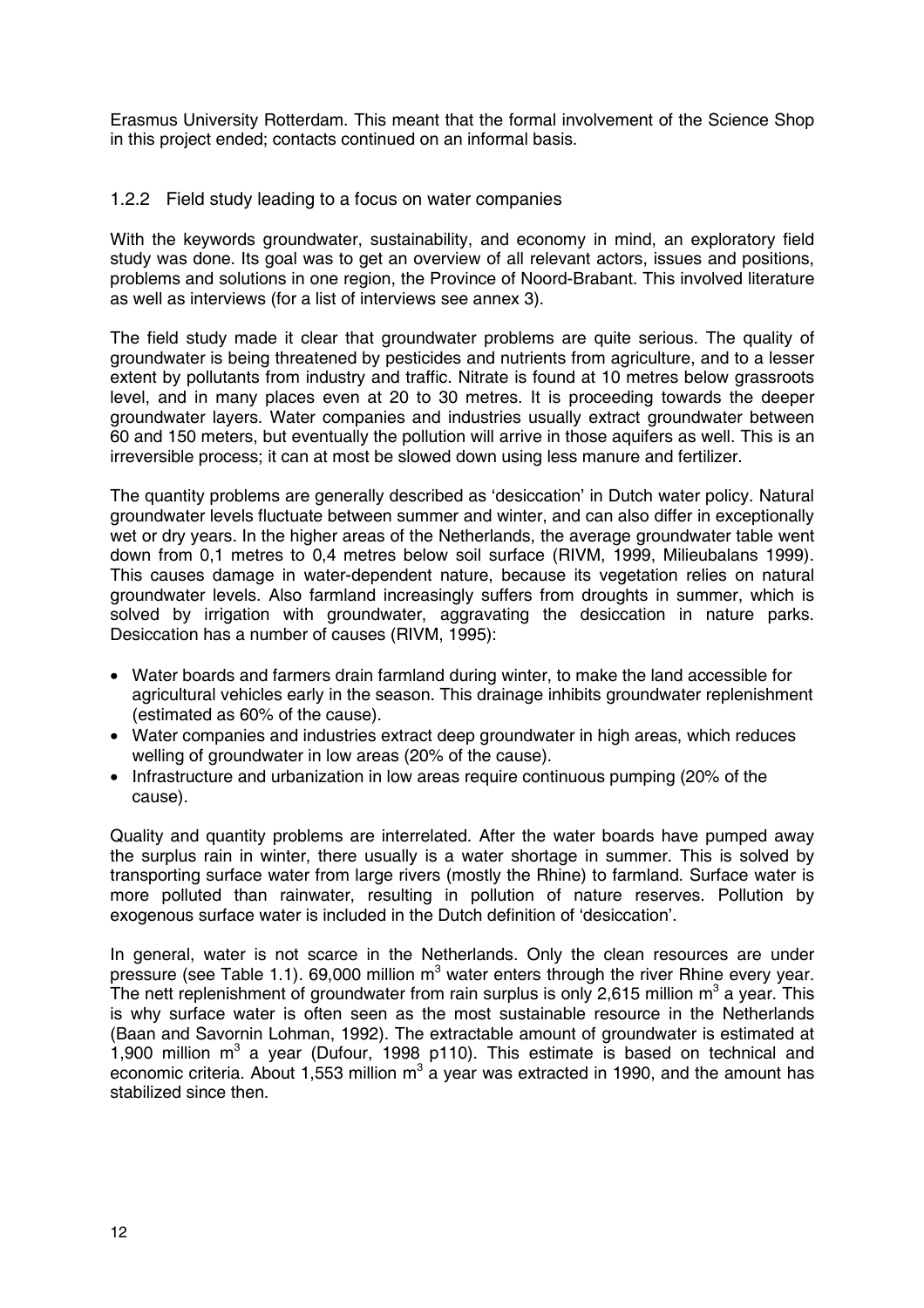|  | Table 1.1: Dutch hydrological cycle (NHV, 1998 p23; Dufour, 1998, pp.17, 28) |  |
|--|------------------------------------------------------------------------------|--|

|                                            | million m <sup>3</sup> water a year |
|--------------------------------------------|-------------------------------------|
| Precipitation (in)                         | 29,100                              |
| Rhine (in)                                 | 69,000                              |
| Meuse (in)                                 | 8,400                               |
| Other river inflows (in)                   | 3,000                               |
| <b>Total in</b>                            | 109,500                             |
| Replenishment of groundwater aquifers      | 2,615                               |
|                                            |                                     |
| Evapotranspiration (out)                   | 21,400                              |
| Use of groundwater and surface water (out) | 2,100                               |
| River outflow to sea (out)                 | 86,000                              |
| <b>Total out</b>                           | 109,500                             |

Many social actors influence the groundwater situation, all with different interests and views. Under the national policy of 'Integrated Water Management', coordination is increasingly sought. Governments, public and private companies, and NGOs form a network of organizations involved in groundwater management. Their interactions drive the decision making process (Morgan, 1997).

Such a complex field creates an abundance of uncertainties and unanswered questions, not in the least for the participants themselves. It is impossible to provide all answers in one PhD project, so I chose to focus on one actor. Among the possibilities were provincial governments and water boards, but the governmental viewpoint was already covered in the Law Department project. In the private and semi-private sector the actors are water companies, farmers and industries. The choice fell on the water companies because they are the largest users of groundwater resources, according to the available data (see Table 1.2).

Dutch water companies are public utilities with local and regional governments as shareholders. Customers pay a charge per cubic metre to the water companies, based on cost price. The companies have a lot of autonomy in deciding how to invest their income, though they have to consult the shareholders about large investments. Traditionally, water companies are not involved in sewerage and wastewater treatment in the Netherlands; this is the responsibility of municipalities and water boards, respectively.

|                                | <b>Extractions</b><br>1991 | <b>Extractions</b><br>1996 | <b>Extraction</b><br>licenses 1995 | <b>Goal 2000</b><br>(Prov. water<br>management<br>plan I) | <b>Estimated</b><br>demand 2000 |
|--------------------------------|----------------------------|----------------------------|------------------------------------|-----------------------------------------------------------|---------------------------------|
| Water companies                | 236                        | 229                        | 264                                | 246                                                       | 325                             |
| Industry                       | 62                         | 49                         | 65                                 | 46                                                        |                                 |
| Irrigation /<br>Agriculture *) | 92                         | 76                         |                                    | 39                                                        |                                 |
| Other                          | 45                         | 49                         |                                    | 27                                                        |                                 |
| <b>Total</b>                   | 435                        | 399                        |                                    | 358                                                       |                                 |

*Table 1.2: Total groundwater extractions, licenses, goals and estimates in the Province of Noord-Brabant in million cubic metres a year (Studiecommissie "Water op Maat", 1997):*

\*) There are about fifty thousand farmers in the Netherlands; in a dry summer, they are estimated to extract the same amount of groundwater as water companies. Their separate extractions are not large enough to need an extraction license; therefore, reliable figures are not available.

Water companies need clean water resources, so they are expected to welcome a concept like 'sustainability'. They operate on a stable market in the rather wealthy economy of the Netherlands, so they must be able to invest in technology, if necessary. They function under Dutch legislation and policy, and the Netherlands are generally seen as one of the most successful nations in environmental policy performance (Dryzek, 1997, p. 137). These circumstances enable water companies to operationalize sustainability more elaborately.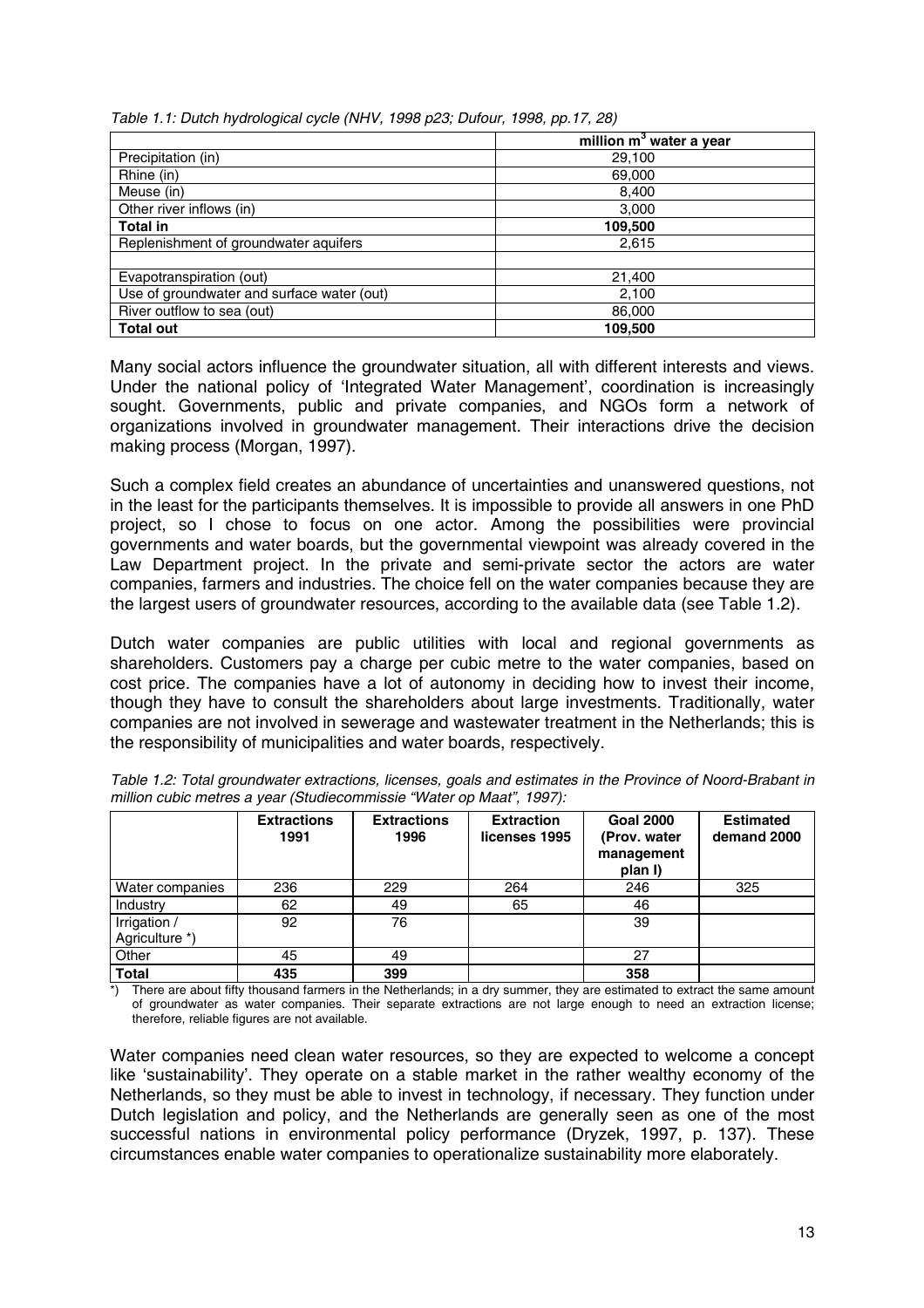Because of the liberalization trend in Europe, water companies are urged to operate more according to market principles. Dutch drinking water regulations are being revised, so in this period of uncertainty "anything can happen", and water companies started to experiment with new strategies. This divergence makes it extra interesting to investigate these companies.

# **1.3 Meanings of sustainability**

To research the sustainability of water sector strategies, we have to know what the concept of sustainability means.In section 1.3.1 we explore the origins of the concept, finishing of with the definitions published by the Brundtland commission in 1987. Discussions about the meanings of sustainability in the scientific literature are explored in sections 1.3.2 and 1.3.3. In section 1.3.4 some operationalizations to the water domain are explored. In section 1.3.5 the consequences for this study will be assessed.

### 1.3.1 Origin of the concept: from 'Club of Rome' to Brundtland

The term sustainable development was developed in a United Nations context. The word 'sustainable' was first used in a debate about renewable resources such as forestry and fisheries (Dryzek, 1997; Bebbington, 2001). The phrase 'sustainable yield' meant 'an output that would keep the output-generating capacity of a local or regional system of renewable resources intact'. Based on this concept, a 'maximum sustainable yield' can be calculated for every natural resource. This yield is perpetual as long as the system boundaries are respected.

The terminology entered the 'Limits to Growth' debate which had started since the publication of the 'Club of Rome' report in 1972. This debate questioned whether continuing economic growth would lead to environmental destruction (Pezzey, 1992). In the 1970s, the debate was polarized, because of claims that capitalism destroyed the earth, and that a whole new societal design would be necessary to save it. In 1980, a coalition of moderate NGOs and UN organizations was formed (Hajer, 1995, p. 97). They published the 'World Conservation Strategy' (IUCN 1980) which explicitly argued for 'sustainable development': conservation of nature, efficient resource utilization and considerate environmental planning. These goals were presented as being possible within existing societal institutions as democracy and a free market. This less confrontational approach caused a shift in the environmental debate, and led to a stronger involvement of supra-national organizations such as the UN. It also meant that the concept of sustainability was reframed as compatible with capitalism.

The next influential event is an OECD conference on Environment and Economics in 1984 (Hajer, 1995, p.97). The OECD was the first to frame pollution problems as inefficiency: 'pollution prevention pays'. This not only emphasizes compatibility of environment and economy, it even frames sustainability as serving the self-interest of commercial companies. This second change in the meaning of sustainability made it possible for the ministers of the European Community to agree on a statement about 'sustainable development' at the end of the conference (Hajer, 1995, p.29).

In 1987, the World Commission on Environment and Development (or Brundtlandt Commission) publishes the report "Our common future". The commission was set up by the United Nations in 1983 to re-examine the environmental and development problems on the planet and to formulate realistic proposals to solve them ("…the downward spiral of linked ecological and economic decline in which many of the poorest nations are trapped."; p.xii). In the report, the concept of sustainable development has a prominent role. The Brundtland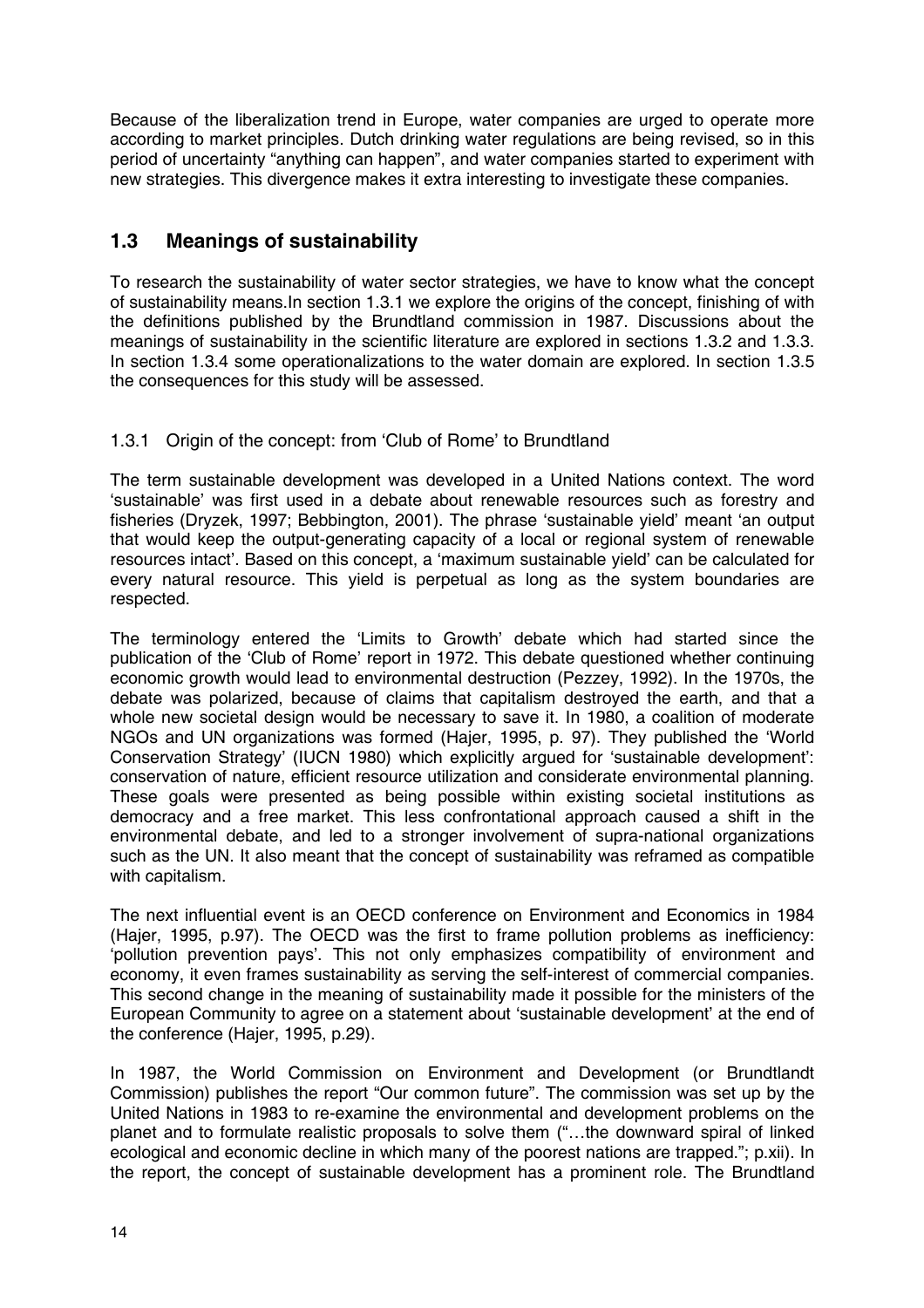commission defines it as follows: "Sustainable development is development that meets the needs of the present, without compromising the ability of future generations to meet their own needs" (WCED, 1987, p.43). This definition has become widely known, especially the phrase 'future generations'.

The WECD states that the needs of the poor are to be accommodated by economic growth. The adverse effects of economic growth on natural resources should be limited by technological innovations, which reduce the amounts of material and energy needed for the same functions. The commision thinks economic development can be sustainable, if it takes its dependence on the natural environment into account ("What is needed now is an era of economic growth – growth that is forceful and at the same time socially and environmentally sustainable", p.xii).

| <b>Chapters</b>                    | <b>Basic ideas</b>                                                                         |
|------------------------------------|--------------------------------------------------------------------------------------------|
| Population and human resources     | The population problem is not about numbers, but about how those                           |
|                                    | numbers relate to available resources. Should be dealt with by:                            |
|                                    | - Eliminating mass poverty;                                                                |
|                                    | - Education to improve management of resources;                                            |
|                                    | - Providing people, especially women, with facilities and education that                   |
|                                    | allow them to choose the size of their families;                                           |
|                                    | Tribal and indigenous peoples must have a decisive voice in how to                         |
|                                    | develop their areas.                                                                       |
| Food security: sustaining the      | Global agriculture has the potential to grow enough food, but often it's not               |
| potential                          | available where it is needed. Solutions:                                                   |
|                                    | Incentive systems for small farmers in developing countries to grow                        |
|                                    | food crops;                                                                                |
|                                    | Industrialized countries must cut surpluses and reduce unfair                              |
|                                    | competition;                                                                               |
|                                    | Promotion of ecologically sound farming practices;                                         |
|                                    | - Land reform and other efforts to improve purchasing power of small                       |
|                                    | farmers and the landless.                                                                  |
| Species and ecosystems:            | Species are disappearing at a higher rate than before. They are necessary                  |
| resources for development          | for the biosphere to function as a whole. Solutions:                                       |
|                                    | To stem destruction of tropical forests and other reservoirs of                            |
|                                    | biodiversity while developing them economically;                                           |
|                                    | To bring large areas under some degree of protection;<br>To design a 'species convention'. |
| Energy: choices for environment    | Bringing developing countries to a level comparable to industrial countries                |
| and development                    | would mean that present energy use multiplies by a factor of five, while                   |
|                                    | threats of global warming and acidification rule out even a doubling of                    |
|                                    | energy use. Solutions:                                                                     |
|                                    | - Energy efficiency policies and a redesign of appliances;                                 |
|                                    | - Research and development on environmentally sound energy                                 |
|                                    | alternatives:                                                                              |
|                                    | - Improving safety of nuclear energy;                                                      |
|                                    | Producing more wood and plant fuels in developing countries;                               |
|                                    | - Governmental pricing policies to encourage energy saving.                                |
| Industry: producing more with less | Raising the consumption in developing countries to the industrialized level                |
|                                    | would require a five to tenfold increase of manufacturing output, with                     |
|                                    | corresponding emissions of toxics and waste as a negative side effect.                     |
|                                    | Solutions:                                                                                 |
|                                    | Anti-pollution technology;                                                                 |
|                                    | - Increased material efficiency in production and products;                                |
|                                    | Tighter control on export and dumping of hazardous waste.                                  |
| The urban challenge                | More and more people migrate to urban centres, but few city councils in                    |
|                                    | developing countries have the power and resources to provide them with                     |
|                                    | the facilities needed for an adequate human life: clean water, sanitation,                 |
|                                    | schools and transport. Solutions:                                                          |
|                                    | - Building smaller towns and cities to take pressure off the largest urban                 |
|                                    | centres:                                                                                   |
|                                    | Decentralization of funds, power and personnel;                                            |
|                                    | Cooperation with the majority of urban poor.                                               |

*Table 1.3: Most urgent domains for sustainability (WCED, 1987)*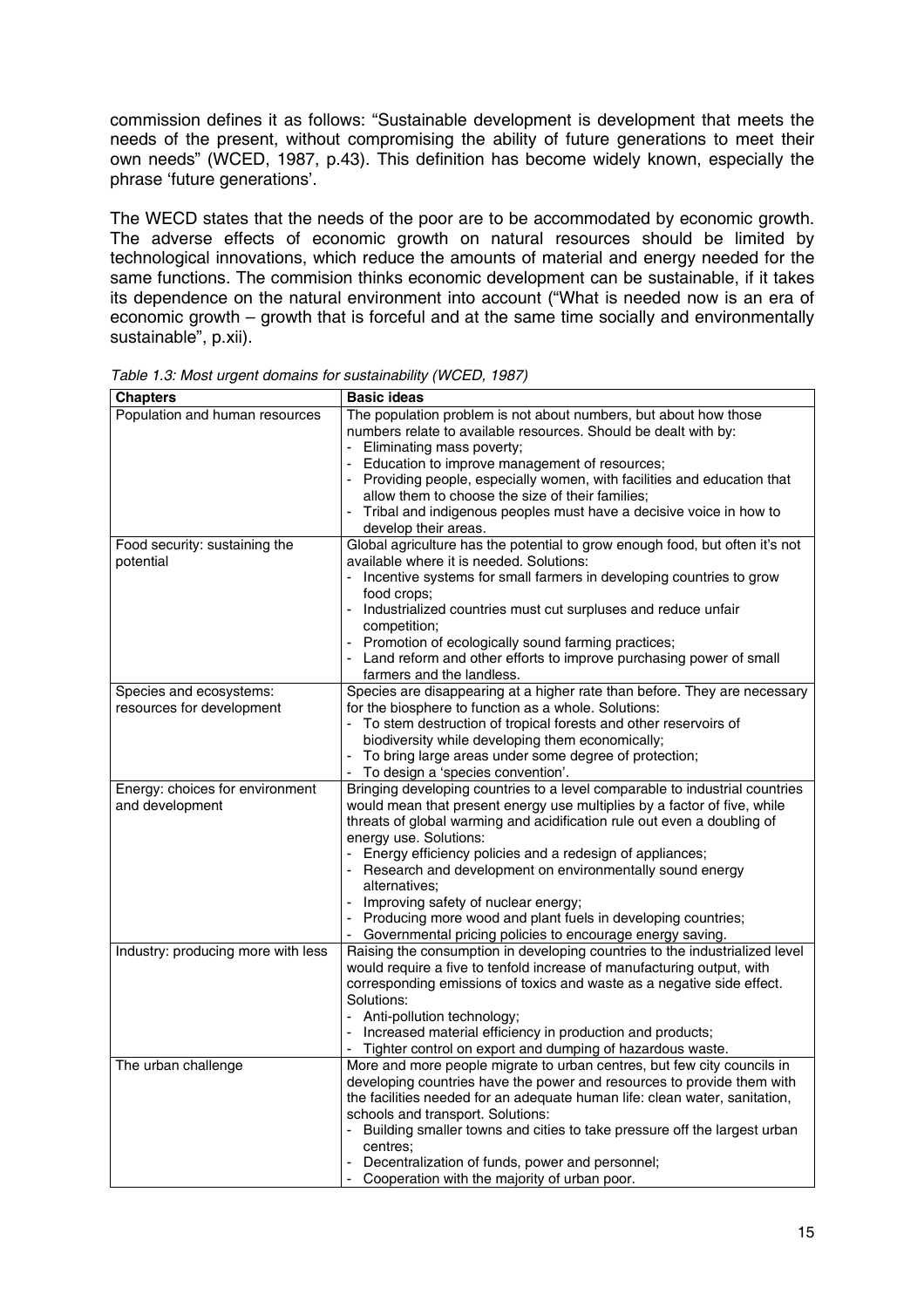In the Brundtland report the meaning of the concept is expanded for the third time. The term now applies to a global level, because of the relationship between rich and poor nations; and to renewable as well as non-renewable resources. The principle of sustainability promises an answer to all societal problems: those of the poor, those of the rich and those of nature. Table 1.3 shows the most urgent problem domains according to the Brundtland report. Water is not one of them yet.

The Brundtland report contains a second definition that is used less often:

"Sustainable development is a process of change in which the exploitation of resources, the direction of investments, the orientation of technological development, and institutional change are all in harmony and enhance both current and future potential to meet human needs and aspirations." (p.46)

This emphasizes that sustainable development is not a steady state or utopia: it is a *process of change* towards meeting human needs. On the one hand this definition is strict, because it prescribes everyone to join in and cooperate in harmony; on the other hand, it is lenient, because it does not say how fast this process should be.

#### 1.3.2 Rio Summit and after: views on sustainability

Use of the term sustainability was further enhanced by the Summit in Rio de Janeiro in 1992. At this event, the concept was embraced by the 171 national government delegations (Dryzek, 1997, p.127), but equally there was a lot of debate about its content. According to Hajer, the Summit was meant to be the culmination of a new ecological consensus, but in reality it proved how many conceptual holes and political ambivalences were still there (Hajer, 1995, p.1). Hildyard (1995, cited in Bebbington, 2001) states that the Earth Summit failed, because it did not discuss key structural features of unsustainability: there were "materials for a convention on biodiversity, but not on free trade; on forests but not on agribusiness; on climate but not on automobiles (...) on enabling the poor to achieve sustainable livelihoods, but none on enabling the rich to do so; a section on women but none on men."

In a 1992 World Bank document John Pezzey sums up 33 different definitions of sustainability. Brooks (1992) found at least forty working definitions. More important than how many definitions are produced is what the differences in opinion are about. In this section a series of views on sustainability in the scientific literature will be described. Sometimes the views are contrasting, sometimes they are complementary, and in general, there is little consensus.

According to Pezzey (1992) consensus exists about the core ethic of sustainability: future generations are entitled to at least as good a quality of life as we have now (intergenerational equity). In his paper, he tries to model global sustainability with neoclassical economic methods. He finds fundamental differences in opinion that economics cannot solve (see Table 1.4).

Table 1.4 shows that a term designed for local renewable resources is hard to apply at a global level for all types of resources. The question how to deal with non-renewable resources is unanswered, and the global ecosystem is much too complex for estimating a 'sustainable yield' of anything.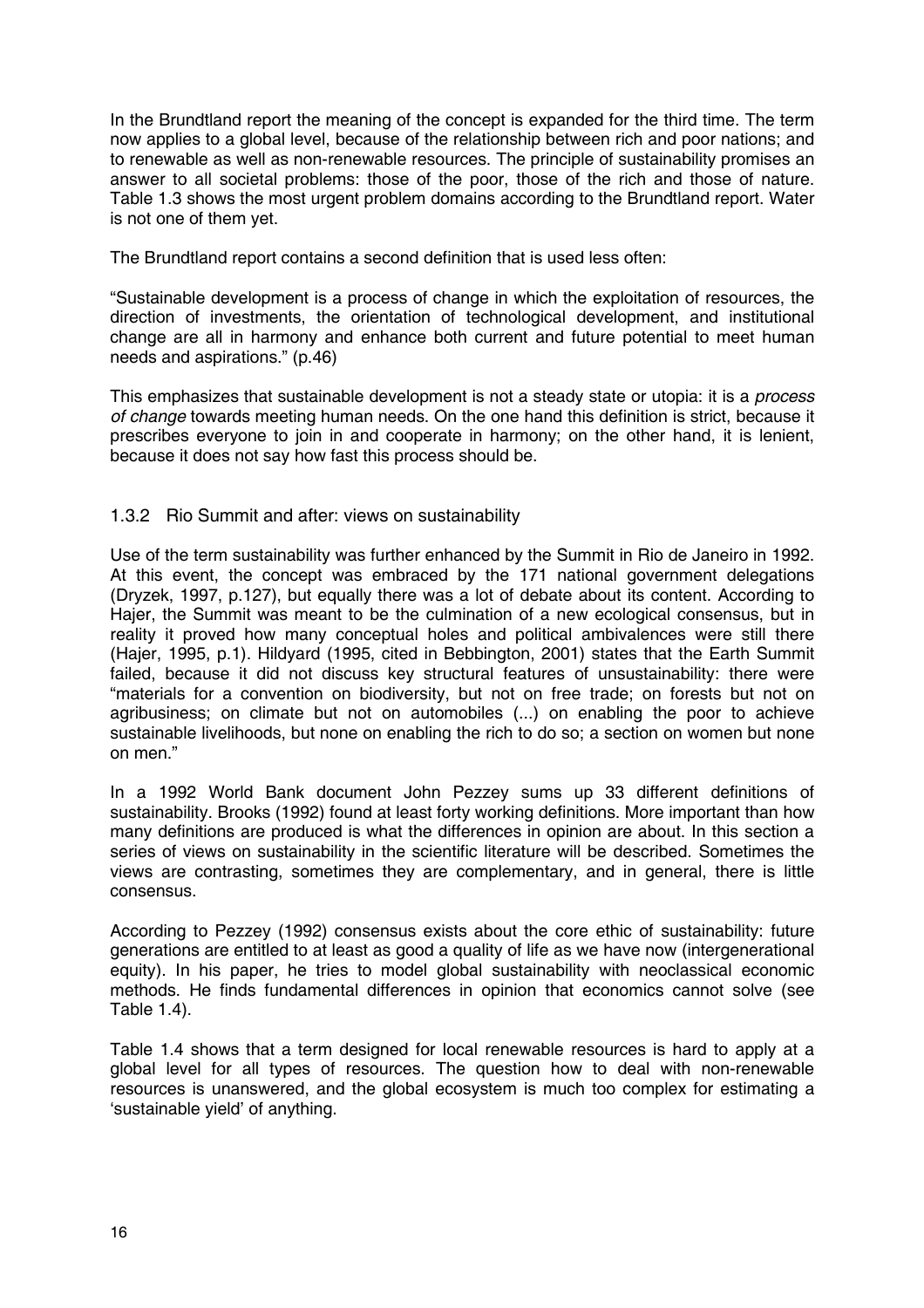| Continuous economic growth can be sustainable.                                                                                                                        | To achieve sustainable development economic growth<br>should stop.                                                                                                                                                                                 |
|-----------------------------------------------------------------------------------------------------------------------------------------------------------------------|----------------------------------------------------------------------------------------------------------------------------------------------------------------------------------------------------------------------------------------------------|
| The aggregate of global resources should not decline.                                                                                                                 | Every single resource must be conserved: soil and soil<br>quality, ground and surface water and their quality, land<br>biomass, water biomass, and the waste assimilation<br>capacity of receiving environments, at a global and a<br>local scale. |
| Perceived needs are culturally and socially<br>determined.                                                                                                            | A basic subsistence level can be defined, universally<br>applicable for humanity.                                                                                                                                                                  |
| Natural resources can be substituted by man-made<br>capital such as technology, in order to make overall<br>development sustainable.                                  | Substitution of natural resources is morally inexcusable<br>and/or physically impossible.                                                                                                                                                          |
| Non-renewable resources can be used as long as<br>resource depletion is compensated by technological<br>research into substitutes.                                    | Only renewable resources should be used.                                                                                                                                                                                                           |
| The goal of sustainability is survival of humanity on the<br>long term; extinction of species is allowed, as long as it<br>does not destabilize the global ecosystem. | Other species have an inherent right to a sustained<br>existence, independent of their instrumental value to<br>man. They have an intrinsic value.                                                                                                 |
| Some countries can rise and others fall, as long as the<br>total sum of welfare is constant (or grows).                                                               | High living standards which would be physically<br>impossible for everyone to have, are not allowed.                                                                                                                                               |

*Table 1.4: Some opposing views on sustainable development (based on Pezzey, 1992)*

A representative of the no-economic-growth approach is the 'ecological footprint' of Wackernagel and Rees from the University of British Columbia. They define sustainability as 'securing satisfying lives for all, and staying within the means of natural capital' (Redefining Progress, 2003). Wackernagel and others claim that the human economy was absorbing 120% of the earth's productive capacity by 1999 (Wackernagel, 2002). Their method is based on assumptions about acres of biologically productive space (land and sea) and world average productivity of renewable resources such as crops, fish, and timber. Economist Julian Morris states on BBC News that this conclusion of 20% overdraws is fiction, based on inappropriate assumptions and poor data (BBC, 2002). In essence, the 'Footprint' is a topdown approach, because they calculate a global carrying capacity for human society, and divide this by the number of people on earth.

Contrasting with this, the Global Reporting Initiative (GRI) is a bottom-up approach. GRI is meant as a global effort to operationalize 'corporate social responsibility', a concept related to sustainability, but more oriented towards commercial companies. GRI is founded by Ceres, a federation of US based environmental groups and agencies. GRI actively organizes debates with stakeholders from all over the world. Though the US and Europe are likely to be dominant, everyone across the globe is invited to contribute through the internet (www.globalreporting.org). The goal is to develop agreement on a set of core indicators. split Sustainability is split up iinto environmental, social, and economic performance (Krut, 1999). These aspects can again be split up into criteria and indicators until all aspects of human activities are covered.

Measuring economic performance is the most mature field, though it is still evolving (Ranganathan, 1999). For example, there is a discussion if economic performance is completely equated by financial performance. There have been many initiatives to measure environmental performance, which led to a 'sea of confusing, contradictory, incomplete and incomparable results' (Ranganathan, 1999). Still, standardization of environmental performance is believed to be possible in the course of time. On the social performance indicators much less work has been done. There is scepticism if standardization is possible at all, since 'social performance depends on values, which differ from country to country, and even from person to person' (Ranganathan, 1999). Finally, how information on these performances is to be integrated, is entirely unexplored (GRI, 1999).

A number of authors has developed more holistic guidelines to help businesses make the drastic changes necessary for sustainable development (Gladwin *et al*, 1995; Elkington,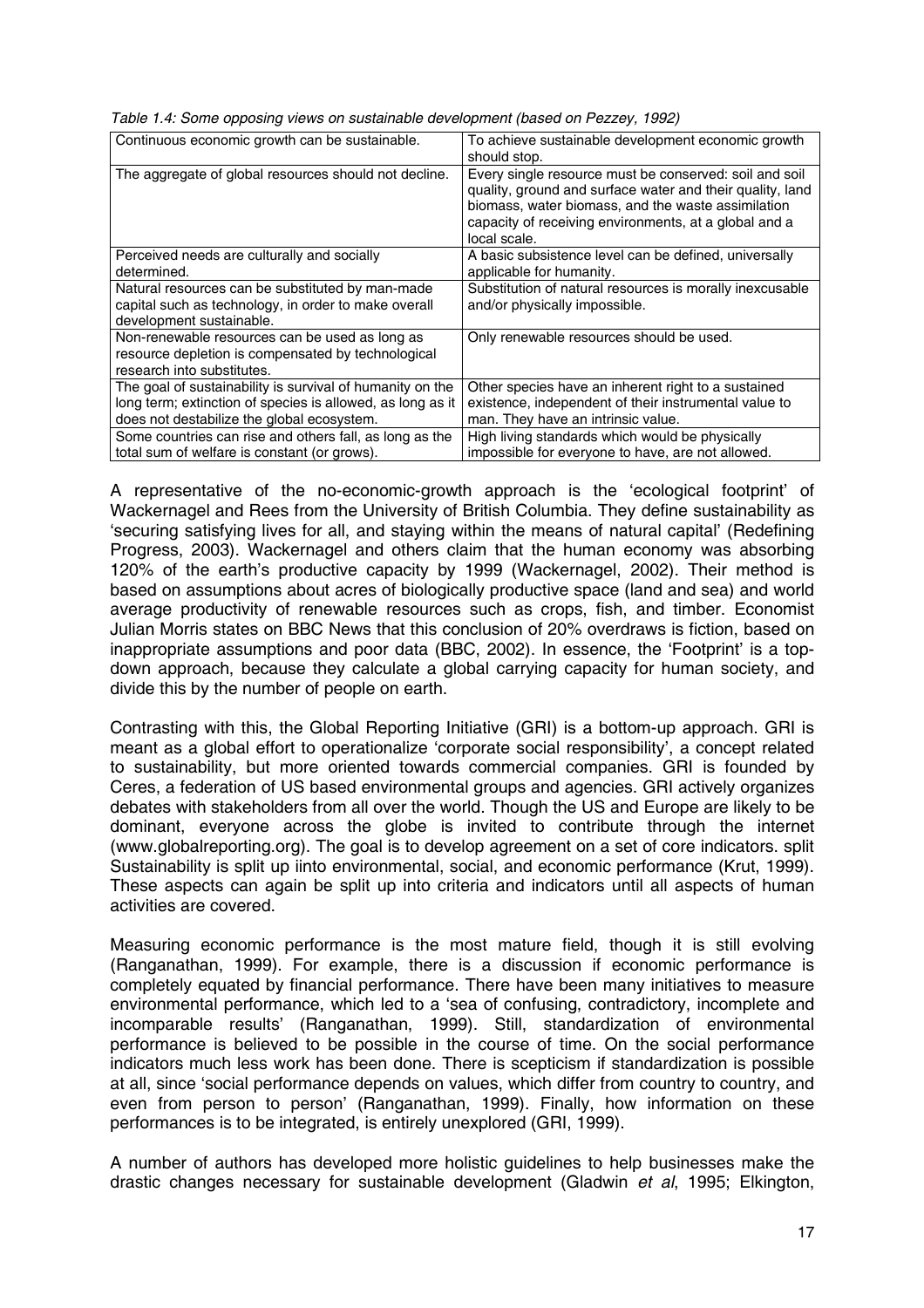1997; Roome, 1998; Lovins *et al*, 1999; Nattrass, 2000). Of these authors, Roome and Gladwin have a more process oriented view on sustainable development. Roome argues that the concept of sustainable development is contested and that norms change over time. This makes sustainable development a continuous process of learning and action, first in organizational cultures through double loop learning processes and as a consequence also in the entire human society. Gladwin *et al* (1995) argue that two worldviews called technocentrism and eco-centrism do not match with sustainable development, and that the paradigm must change towards sustain-centrism. This requires shifting from quantity to quality thinking, thinking in systems, and taking responsibility.

Elkington, Nattrass and Lovins *et al* use more law-like sets of principles that should guide businesses towards change. The overview in Table 1.5 shows that businesses have many different criteria to choose from. Again, the question arises if non-renewable resources can be used or not.

| John Elkington: Seven                                                                                                  | Brian Nattrass: The natural step                                   | Amory Lovins, Hunter Lovins and                                                                        |  |
|------------------------------------------------------------------------------------------------------------------------|--------------------------------------------------------------------|--------------------------------------------------------------------------------------------------------|--|
| revolutions for the triple bottom                                                                                      | for business                                                       | Paul Hawken: A road map for                                                                            |  |
| line                                                                                                                   |                                                                    | natural capitalism                                                                                     |  |
| 1. Develop a triple bottom line<br>strategy to cope with accelerated<br>competition.                                   | 1. Leave metals and fossil fuels in<br>the earth's crust.          | 1. Dramatically increase the<br>productivity of natural resources<br>(material and energy efficiency). |  |
|                                                                                                                        | 2. Do not produce persistent, human                                |                                                                                                        |  |
| 2. Incorporate human and societal<br>values.                                                                           | made substances.                                                   | 2. Shift to biologically inspired<br>production models (closed loop                                    |  |
| 3. Become transparent.                                                                                                 | 3. No over-harvesting or other forms<br>of ecosystem manipulation. | systems).                                                                                              |  |
|                                                                                                                        |                                                                    | 3. Move to a solutions-based model                                                                     |  |
| 4. Manage life cycles of<br>technologies and products from                                                             | 4. Use resources fairly and<br>efficiently to meet basic human     | (services, not products).                                                                              |  |
| cradle to grave.                                                                                                       | needs.                                                             | 4. Reinvest in natural capital<br>(restoration of ecosystems).                                         |  |
| 5. Form partnerships with other<br>businesses, governments and<br>'strange alliances' with former<br>critics from NGOs |                                                                    |                                                                                                        |  |
| 6. Think across decades instead of<br>'just-in-time'.                                                                  |                                                                    |                                                                                                        |  |
| 7. Become a sustainable<br>corporation in 39 steps.                                                                    |                                                                    |                                                                                                        |  |

*Table 1.5: Principles for sustainability (based on Elkington, 1997; Nattrass, 2000; Lovins et al, 1999)*

Whereas the above mentioned authors think that sustainable development requires drastic change, there are also authors who assume that sustainable development does not require a fundamental change in the present economic system. Just as the welfare state proved to be compatible with capitalistic structures, caring for natural resources can be integrated without much difficulty (Van den Daele, 1998). Björn Lomborg is an extreme representative of this view. In his book "The sceptical environmentalist" he states that the world gets better all the time, thanks to the existing societal structures (Lomborg, 2001).

Besides differing opinions about economic growth and the different pathways towards operationalization, there are also different opinions on which problems are the most urgent ones. For some authors alleviating Third World poverty is an absolute priority. Prahalad and Hart encourage multinationals to develop innovative products and services for the poorest 4 billion people on earth in the name of sustainable development (Prahalad, 1999).

Other authors prioritize biodiversity. For example the Sierra Club, a California based NGO concerned with nature reserves and nature conservation, holds the opinion that "the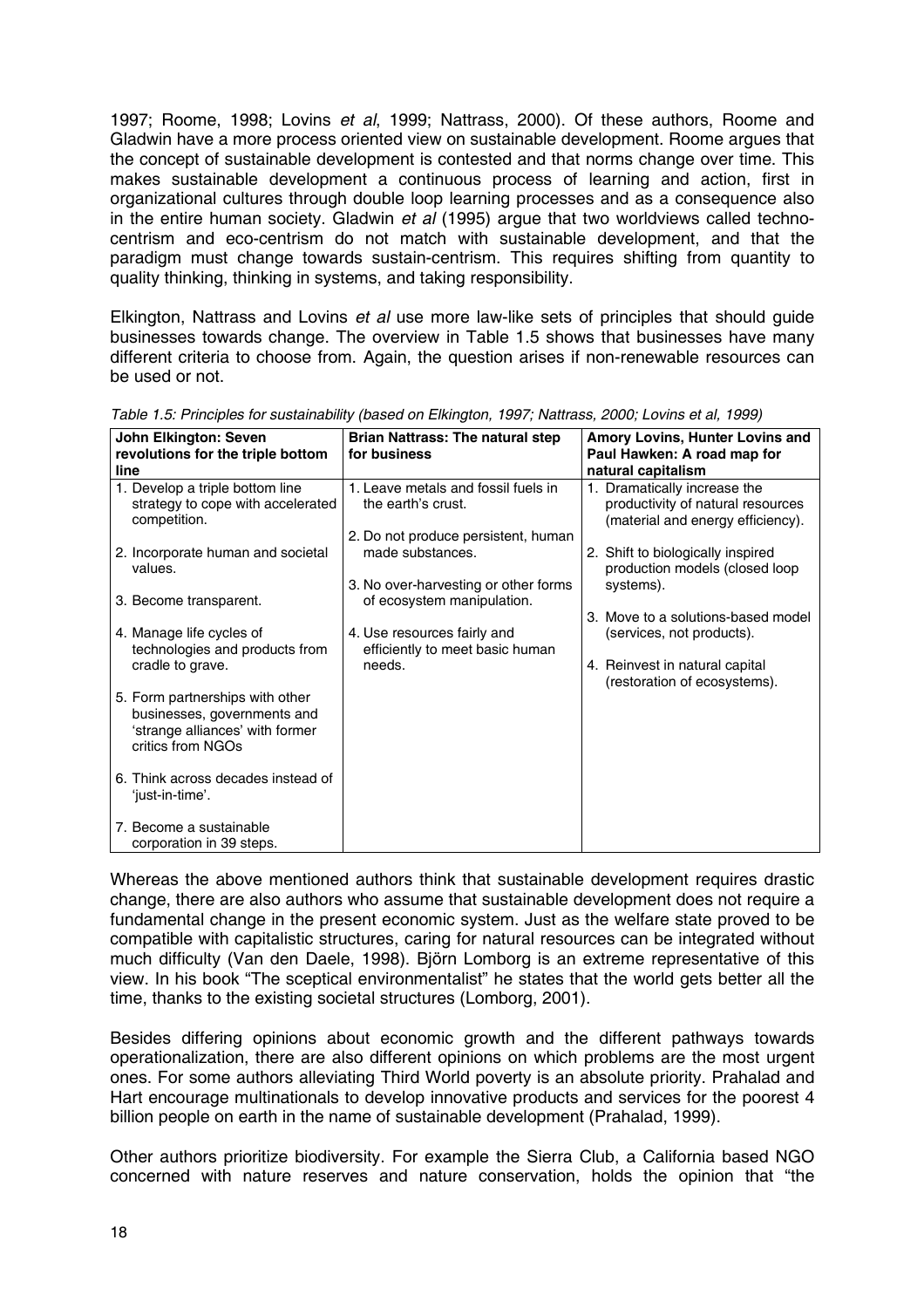'population explosion' (...) caused an increasing scarcity of wilderness and wildlife and has impaired the beauty of whole regions, as well as reducing the standards and the quality of living" (Sierra Club, 2003). Therefore, the human population needs to be controlled by governments in the US and across the globe.

#### 1.3.3 Sustainability as a contested concept

Most of the literature mentioned in the previous section is normative, change-oriented research<sup>1</sup>. Many authors who generate new definitions are assuming that global carrying capacity can be objectively calculated. This will be very difficult, or may even prove to be impossible (WRR, 1994). The consequence is that sustainability criteria can only be guided by normative views. From this point of view, sustainable development is a subjective exercise. So next to the range of objectivist views on sustainability we now also have subjectivist views. A leading author in this area is Maarten Hajer.

According to Hajer, the concept sustainable development helped in arriving at an ecological modernization consensus: "One of the main achievements of the Brundtland report is to have presented the environmental case in such a way that it could bring round big institutions like the World Bank and the IMF" (1995, p.12). The initially radical environmental movement of the 1970s is reformed into what he calls 'ecological modernization'. The ecological modernists think that environmental problems can be solved within existing institutional arrangements: democracy, market economy, and a traditional relation between science, technology and politics.

In Hajers view, sustainable development presents the environmental problem as a positivesum game, instead of criticizing economic growth (p.65). Thus it is attractive to large groups of producers, consumers, and politicians. It does not please everyone though: radical critics fear this will end the debate about fundamental causes of the environmental crisis (p.12). Hajer states that the concept of sustainable development facilitated the first global discourse coalition in environmental politics, but "the paradox is that this coalition (...) can only be kept together by virtue of its rather vague story-lines at the same time as it asks for radical social change" (p.14).

Sustainable development is nothing else but a discourse, says John Dryzek, since sustainable societies hardly exist, "save in small scale hunter-gatherer and agrarian societies" (1997, p.123)<sup>2</sup>. He defines sustainable development as follows: "It refers to the ensemble of life-support systems, and seeks perpetual growth in the sum of human needs that might be satisfied (...) through intelligent operation of natural systems and human systems in combination". Because it has become the dominant discourse, actors try to influence the meaning of sustainability to their advantage: environmentalists try to build in intrinsic values of nature, Third World advocates stress the need for global redistribution, and businesses equate 'development' with 'growth'. It is an important concept, comparable to a term like 'democracy' and so its essence is contested in a political debate.

By the year 2000, it has become clear for most researchers that the concept of sustainable development means different things to different people in different contexts (Bebbington, 2001). In the debate a 'weak versus strong' pattern can be discerned (Springett, 2003; Bebbington, 2001), or 'anthropocentric versus ecocentric' sustainability. Table 1.6 shows some assumptions on which 'strong' and 'weak' sustainability are based.

l <sup>1</sup> Roome has an intermediate position because he is change-oriented but also process-oriented, without using any fixed norms on what to achieve.

This is opposite to what Prahalad and Hart think.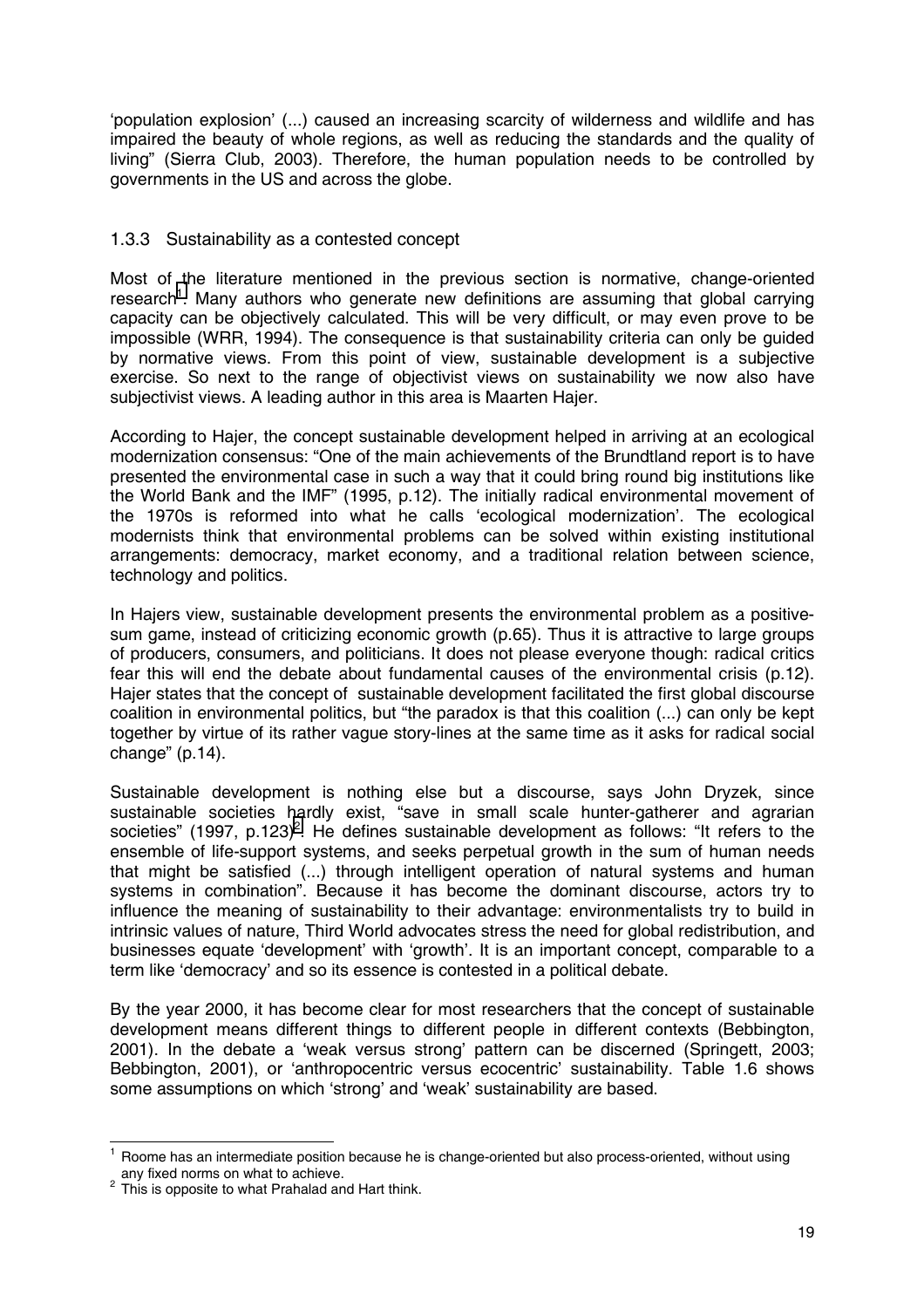| <b>Aspect</b>           | 'Weak' sustainability                       | 'Strong' sustainability                   |
|-------------------------|---------------------------------------------|-------------------------------------------|
| Focus of sustainable    | Prevention of environmental catastrophe     | Fundamental examination of human-         |
| development             | that would threaten human society           | environment relationship                  |
| Nature-human            | Nature is a resource mastered by            | Humans and nature are two separate        |
| interaction             | humanity and should be handled with         | things, harmony is sought                 |
|                         | more care                                   |                                           |
| What to sustain         | Human society                               | All species, including humanity           |
| Gap between present     | Present situation is nearly sustainable,    | Present situation is a long way from      |
| and sustainable future  | incremental change over the next 30-50      | sustainability, may take 150-200 years to |
|                         | vears will do                               | solve                                     |
| Required process        | Legal arrangements, market forces and       | Participatory process aiming at           |
|                         | technological development                   | behavioural change, technical solutions   |
|                         |                                             | have limited value                        |
| Relevance of ecojustice | Environmental and economic issues           | Intra-generational equity and third world |
|                         | prevail, social goals will automatically be | conditions are an essential part of       |
|                         | reached later                               | sustainability                            |
| Relevance of economic   | Economic development is essential for the   | Economic growth must be abandoned or      |
| growth                  | pursuit of sustainability                   | refined                                   |

*Table 1.6: Basic assumptions underlying 'weak' and 'strong' sustainability (adapted from Bebbington 2001)*

There are many parallels between Table 1.6 and the differences identified by Pezzey (see Table 1.4). Pezzey frames the debate as a scientific one: if these questions are answered, we know what to do. Although this may be partly true, the debate is also caused by ideological differences and differences in interests, especially concerning equity and biodiversity. The main debate seems to be about whether our present economic system can deliver sustainability or not (Bebbington, 2001).

Springett also sees the concept as essentially contested (2003). Her critical view is that the sustainability discourse has been captured by capitalists, in order to neutralize its potentially revolutionary content. Commercial businesses have redefined it as 'green business as usual'. If the environment is discussed, this is done in economic terms: natural resources, natural capital. Themes like exploitation, repression and unfairness are pushed off the agenda. Especially the 'triple bottom line' translation by John Elkington helps to tame the concept, she argues, because it can be used as an excuse for continued economic growth.

I think, however, that it is doubtful whether the 'capitalists', or commercial businesses, even recognize a potentially revolutionary content in the concept. Business managers think their enterprise is beneficial for society, providing people with products, profits and jobs. Confronted with the concept of sustainability, they mainly think of internalizing environmental externalities, not of neutralizing revolutionaries. They are truly surprised and disappointed, when their 'Total Quality' efforts are not appreciated by environmentalists (Tukker, 1999).

Does the concept of sustainability have a revolutionary content? Does the finiteness of natural resources force the wealthy to share their possessions with the poor, and does it require a whole new societal design to force everyone to stay within the earth's limits, an ecocracy? Hans Achterhuis has an interesting view that explains the relation between economic growth and finite natural resources, inherent in the concept of sustainable development. According to Achterhuis, there are three basic human instincts that potentially lead to continuous war of all against all (Achterhuis, 1988):

- innovativity, which continously generates new objects that people wish to own;
- greed: the tendency to want what our neighbour has, even though we did not need it before we knew it was there;
- the tendency to be violent towards other human beings.

In the Middle Ages, these instincts were controlled by tradition and Christianity. It was a Godordained order to follow in your father's footsteps, and to stay poor if he was poor. If a person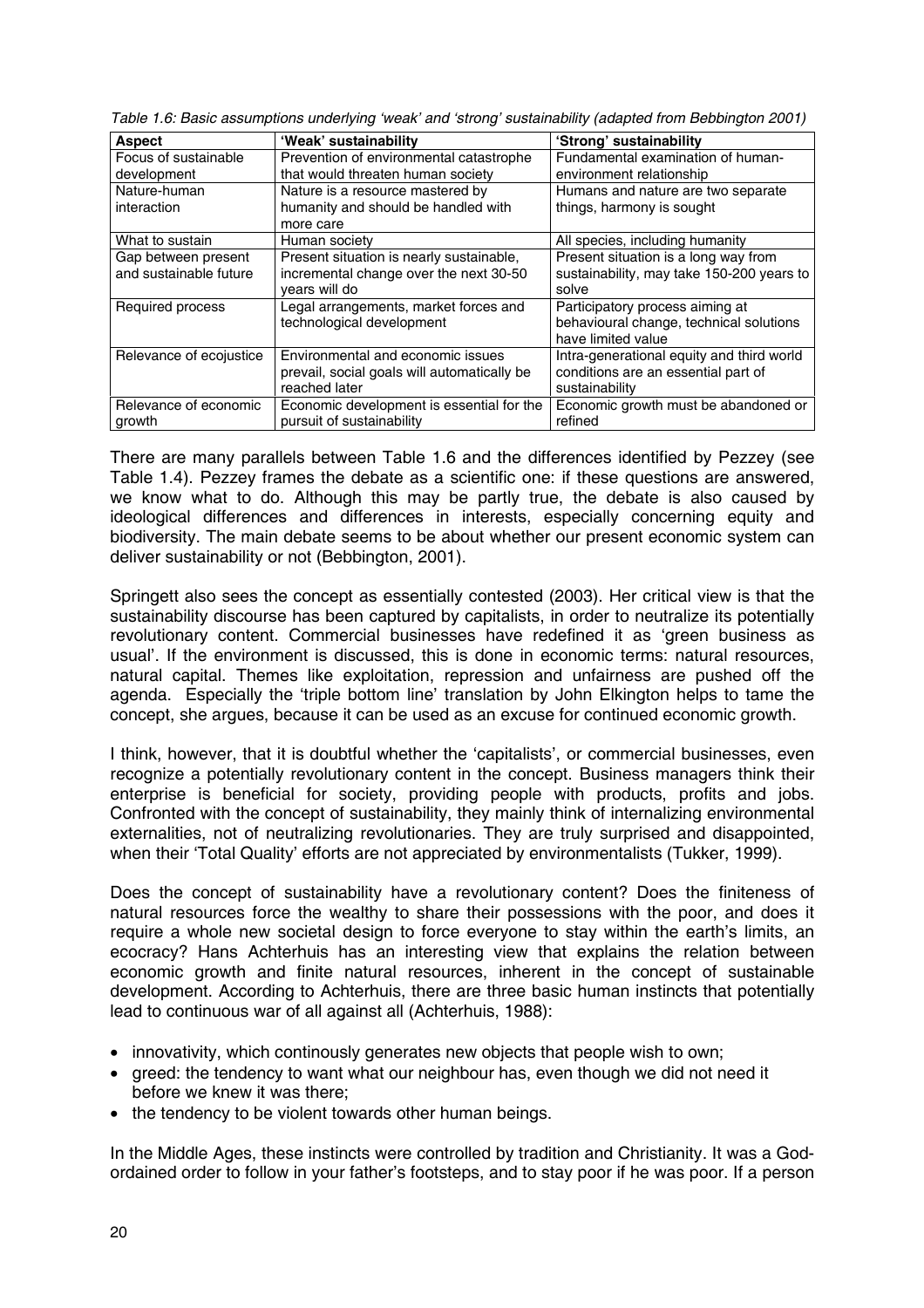had no income, he could not marry, and if a person was not married, he could have no children. Since the 'Enlightenment' of the 17th century, the belief slowly spread in Europe that humans were all equal, and that everyone had a right to use his inventiveness to strive for happiness. This unleashed the basic human instincts again, leading to the threat of a war of all against all, so the concept of economic growth was constructed to pacify humanity. The message of this concept is, "Wait, there is no need to attack your rich neighbour, your time will come, the economy is still growing".

In 1972, the message of the Club of Rome was that the earth's resources are finite. This threatened to destroy the 'economic growth' paradigm. Therefore, the environmental debate did have a potentially revolutionary content in the nineteen seventies. The debate was appropriated by business interests during the eighties and nineties, which turned the issue into ecological modernization (Hajer, 1995). The concept of 'sustainable development' can be seen as the ultimate outcome of this process. The Brundtland commission did not have revolution in mind. It tried to generate a concept that would unify, pacify, and focus on 'our common future'. It explicitly chose for economic growth, in other words, to stay within the dominant market paradigm.

The concept of sustainability encompasses three goals, economic growth, social equity, and the conservation of nature and the environment. These goals are only contradictory for those who assume that we are close to the planet's limits (Springett, 2003 p82, 84), in other words, for those who adhere to the 'strong' version of sustainability. By taking an anthropocentric view, like Björn Lomborg does, the moment that we actually run into the earth's limits can be postponed for several centuries, or even millennia.

The main difference between the weak and strong views is not so much that only human welfare is valued in weak sustainability, and only nature is valued in strong sustainability. The main difference lies in how these views deal with the wealthy. In weak sustainability, the rich can keep what they have, and nature is exploited further by the poor to achieve the same wealth. Strong sustainability implies a redistribution to give a bit more to the poor, and much less to the rich, to restore the balance between humanity and other species. This difficult redistribution issue is avoided with the weak version of sustainability. Which of these views is chosen depends on one's estimate of the earth's condition. The earth's resources are limited, but maybe we are not even near these limits (Lomborg, 2001). Then it would be silly to go through the upheaval of a global restructuring of human society. As long as the questions about the state of the global ecosystem are not answered, the debate on sustainability will continue.

In my view, the 'weak' versus 'strong' debate is also an 'economists versus ecologists' debate. Economists work with the central paradigm of economic growth. In economic science, it is possible that the global Gross Domestic Product, or the total amount of money on earth, grows every year. It can be a trillion dollars this century and a zillion in the next. And of course, when the stock exchange crashes, millions of dollars can evaporate in minutes. John Pezzey states that capital is measurable (1992, p.2), which is true, because money is the best-recorded data in the world. At the same time, hard cash is virtual, because it is a human institution, based on human agreements and a belief in money. Constant recording is necessary to keep money as such in existence and to constantly renew the agreements between people about monetary values of all their assets.

Ecologists have a different view of the global system. They see the biosphere as a fragile layer of finite materials, which are used by a large variety of living beings in intricate, connected cycles. The finiteness of materials leads to competition, which in turn leads to natural selection and evolution of species. Creativity is built into genetic material, leading to an ongoing growth in variety and complexity. This is the kind of growth valued by ecologists.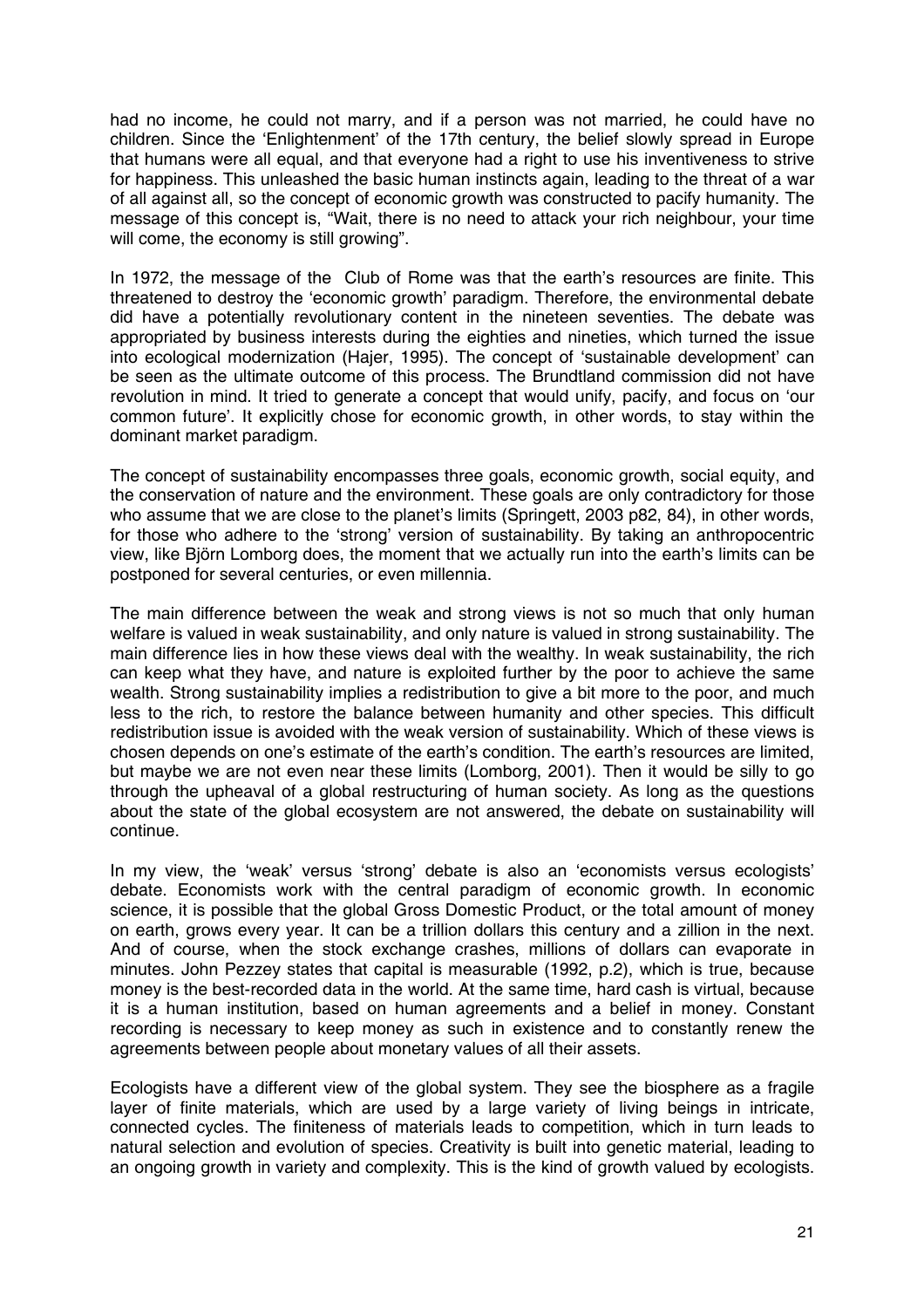They do not believe that perpetual growth of human wealth is possible without a decrease in the wealth of other species.

In the sustainability debate, economists and ecologists have tried to find common ground. They found it in long-term thinking, intergenerational justice, and taking environmental damage seriously. However, they have different views on all the issues mentioned in Table 1.4. They probably also fundamentally misunderstand each other. The economists cannot deal with the finiteness and irreplaceability of natural systems. They describe the environment as being dependent on economic growth, instead of the other way round (Springett 2003, p.81). The ecologists cannot deal with human freedom and innovativity and, therefore, they are unable to develop an attractive alternative society.

#### 1.3.4 Meanings of sustainability in the water sector

The Brundtland report pays surprisingly little attention to water issues. Because of pressure from governments and NGOs it does appear in the Agenda 21 in 1992 (Donkers, 2000). In 1997 the first World Water Forum is organized in Marrakech and in 1998 the World Commission on Water is initiated. The second World Water Forum takes place in 2000 and the Third in 2003. In the preliminary forum statement from the Third World Water Forum, sustainability has a prominent role: *"Fresh water is a precious and finite resource central to sustainable development, economic growth, social stability and poverty alleviation.*" (http://www.world.water-forum3.com). The most urgent concern of the forum is "*global water security*" or the lack of good drinking water and sanitation for poor people around the world. It should be provided with the help of private capital and preferably within environmental limits.

In an article preceding the Third World Water Forum, Donkers lists criteria for sustainable water management (Table 1.7). He also signals that the World Water Forum committees have not succeeded in working this out in more concrete terms, and that sustainable water management may be far off.

| Ecological sustainability | Annual extraction is at or below annual recharge rate                        |
|---------------------------|------------------------------------------------------------------------------|
|                           | No negative consequences such as salinization, desiccation or reduction<br>- |
|                           | of biodiversity                                                              |
|                           | No water pollution                                                           |
|                           | Problems are not passed on to downstream areas or future generations         |
| Social sustainability     | Less water related disease                                                   |
|                           | Access to water for all                                                      |
|                           | Participation of stakeholders in planning and policy making                  |
| Economic sustainability   | Users pay the cost price for water supply and sanitation<br>-                |
|                           | Water is used in sectors with the highest economic return                    |
|                           | Water is used efficiently                                                    |
| Technical sustainability  | Water supply systems are durable and require little maintenance              |
|                           | Water systems are maintained to stay in a good condition                     |
|                           | Water systems bring about efficient use                                      |
| Political sustainability  | Water policies are integrated                                                |
|                           | There is enough institutional capacity for preparation, implementation and   |
|                           | evaluation of water policies                                                 |
|                           | Institutions, users and stakeholder groups cooperate                         |
|                           | Planning processes are open and democratic                                   |
|                           | Decisions are made at the lowest possible level                              |

*Table 1.7: Criteria for sustainable water management (After Donkers, 2000)*

Some authors tried to apply sustainability specifically to groundwater resources (for example: Das Gupta and Onta, 1997, Villarroya and Aldwell, 1998). Das Gupta and Onta define sustainable water resources as resources that provide water in sufficient quantity and quality to meet human needs, now and in the future, for an acceptable price, and without environmental deterioration. The authors recognize that groundwater extraction leads to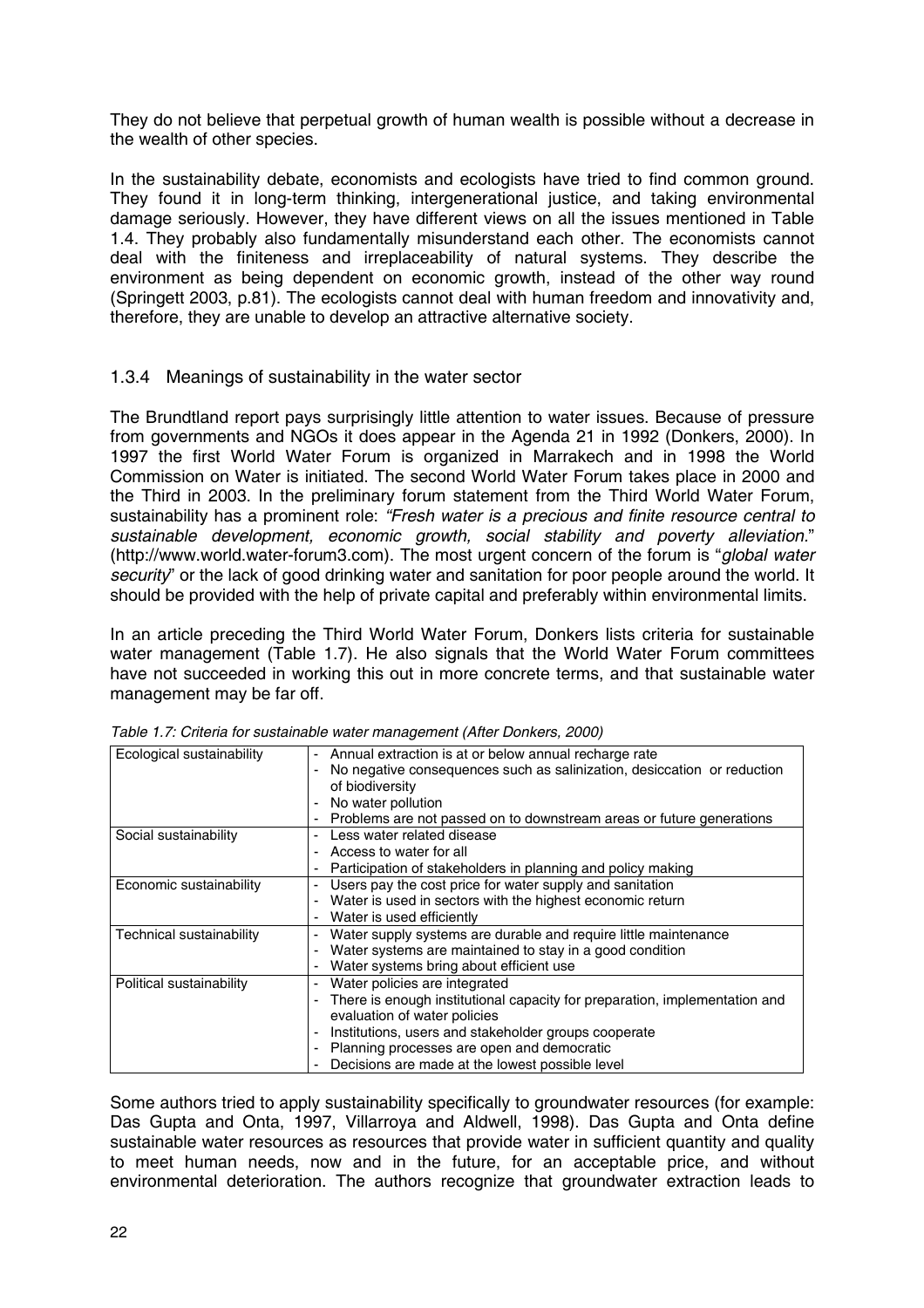significant economic and social benefits, but it should not be used above its recharge rate. Not only to conserve the resource for long term use, but also because overexploitation leads to several other environmental problems such as land subsidence and intrusion of saline water.

Other authors such as Custodio are of the opinion that exceeding the limits of a renewable resource is not necessarily overexploitation, because the social and economic benefits can be greater than the environmental damage (Villaroya and Aldwell, 1998). The damage may also take place while better technologies develop.

The main debate is if groundwater should be considered as non-renewable or as renewable. If people would assume it is a renewable, it is still unclear if it can be used above its recharge rate, because there is no scientific agreement how overexploitation of groundwater should be weighed against social and economic benefits. And if they would agree not to use it above its recharge rate, the 'sustainable yield' of the larger Dutch groundwater systems would be unknown.

Even though the scientific debate on sustainable water use is unresolved, many societal actors are trying to translate the concept to their own activities. In the EU Water Framework Directive the term is used casually, as if its meaning were obvious (European Communities, 2000). For example, on the first page of the directive, in the 'whereas' section under 3: "... called for a programme of actions ... aiming at sustainable management and protection of fresh water resources". The term sustainability is not found in the list of 41 definitions (Article 2). Therefore, we'll try to infer the meaning of sustainability in this directive from the textual uses of the term and from the main aims of the directive.

Firstly, important aspects of the directive are the environmental quality goals. Surface water and groundwater have to achieve a 'good' status in 2015, and 'good' is defined in chemical and biological terms in the annexes of the directive (Article 4). Secondly, the directive asks Member States to analyze the status of river basin districts and to produce river basin management plans (Articles 5 and 13). This will enhance a more integrated approach to water systems as well as promoting cooperation between member states sharing a river basin. Thirdly, the 'polluter pays' principle is applied, which means that households, industry and agriculture must pay the full costs of water services (Article 9). This is also supposed to enhance efficient water use.

The impression is that the quality aspects are much better worked out in the directive than the quantity aspects. For water quality chemical and biological indicators are listed, defining when water quality is 'good'. The directive prescribes *progressive reduction of pollution,* suggesting the status quo of 2000 is not acceptable. As far as quantity is concerned, the *prevention of further deterioration of ecosystems* poses quantitative limits on future water use. This formulation suggests the status quo of 2000 is acceptable. Furthermore, floods and droughts are mentioned and people are urged to use resources sustainable, a behaviour to be enhanced by adequate pricing mechanisms. There are no guidelines for 'good' water quantities. Possibly this is because of a lack of information which is likely to improve when river basin analyses and plans are produced by Member States.

With some precaution we conclude that in this directive sustainability means: clean water resources, efficient use, and enabling ecosystems to decline no further than they had in the year 2000.

At the Dutch State level, the Ministry of Traffic and Water Management issued the Fourth Whitepaper on Water Management in 1998. Sustainability is not specifically defined in this document, though it is used extensively throughout the text (sustainable water systems, sustainable economic growth, and sustainable protection against flooding). It is also used in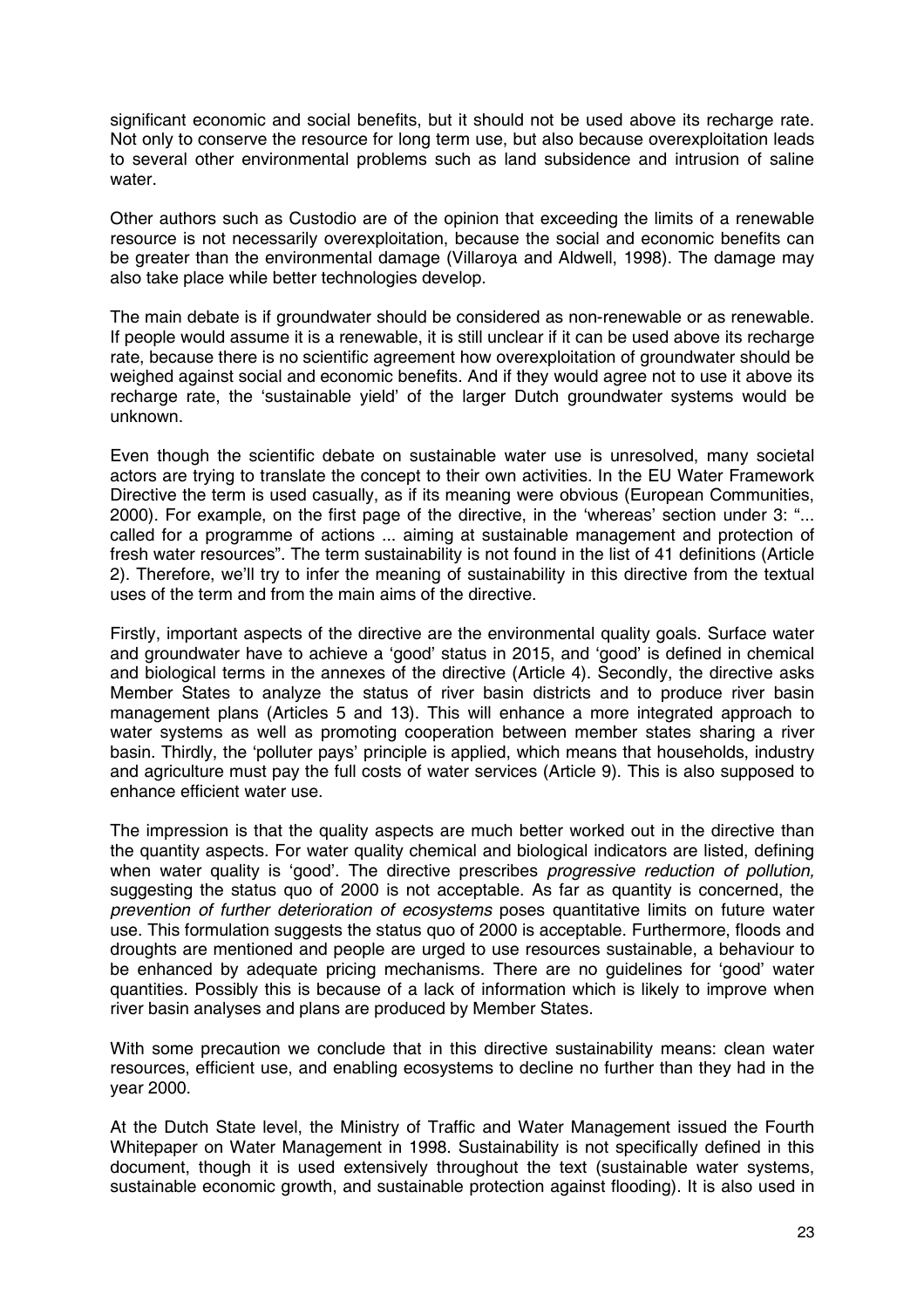the formulation of the document's main goal: "Having and keeping a safe and inhabitable country and keeping and strengthening healthy and resilient water systems, which guarantee a sustainable use." Important principles in the document are an integrated approach of quality and quantity problems, to work in accordance with natural processes in water systems instead against them, and to think in larger water systems such as catchment's areas. The document both emphasizes that human uses must be safeguarded for the long term, and that natural ecosystems must become healthy.

A first outline for a new Drinking Water Law is given in the Policy Plan on Supply of Drinking and Industry Water of 1996. In this document the first goal is defined as follows: "The policy regarding supply of drinking and industry water aims at sustainable safeguarding of public water supply, serving health, well-being and welfare of society. (...) Sustainable safeguarding demands on one hand a stringent protection of ground and surface water against pollution and on the other it means that supply of drinking and industry water should not impair the carrying capacity of the environment, necessary for sustainable development." (Ministry of Housing, Spatial Planning and Environment, 1996, p.4) So at this stage, sustainability is a central concern for the ministry.

In the follow-up document of march 1998 this goal is repeated on page 6, but in the accompanying letter the Minister states that "the protection of captured customers and the societal function of water companies" are the central issues in the Drinking water law revision (Tweede Kamer, 1998). This means that the liberalization debate has become central. Sustainability is an element of the 'societal function' of water companies, because it refers to "promotion of efficient water use, for example by water saving and supply of secondary water qualities. Protection of resources, for example by stimulating nature- and environmentfriendly land use around water extraction sites, also belongs to their tasks." In the debate triggered by this document, sustainability is used as an argument against privatization: on a free market, the societal functions mentioned above will not be achieved. In April 1998, the Dutch Parliament accepts a vote stating that "the market mechanism in public water supply may have a negative effect on tariffs for captive customers and for sustainable resources management" (Feenstra, 1998). Therefore, sustainability is not the central argument anymore, but still a powerful one.

Another important document is the Vewin Environmental Plan, produced by the Dutch water sector in 1991. It is a reaction to the Dutch Environmental Policy Plan of 1989, in which water companies see a chance to express that water pollution has to stop. "Others pollute water, which forces us to build expensive technology to clean it up, which is not according to sustainability principles", Vewin says. The document sums up the actions necessary to prevent further deterioration of water resources, and to give this more strength the water companies also work out environmental improvement actions for their own processes.

In the Netherlands provincial governments are responsible for regional integrated water management plans. Three examples will be shown.

Firstly the Province of Noord-Holland, that issued a Water Management Plan in 1998. According to this document, "sustainability and livability" are vital goals to safeguard "economic development, while at the same time nature and landscape are protected and developed". The Provincial government explains sustainability and livability further with the following principles:

- Protection against flooding and health risks;
- Retention of clean water within the region;
- Dependence of human functions on the possibilities of the water system:
- Protection of historical values in the landscape;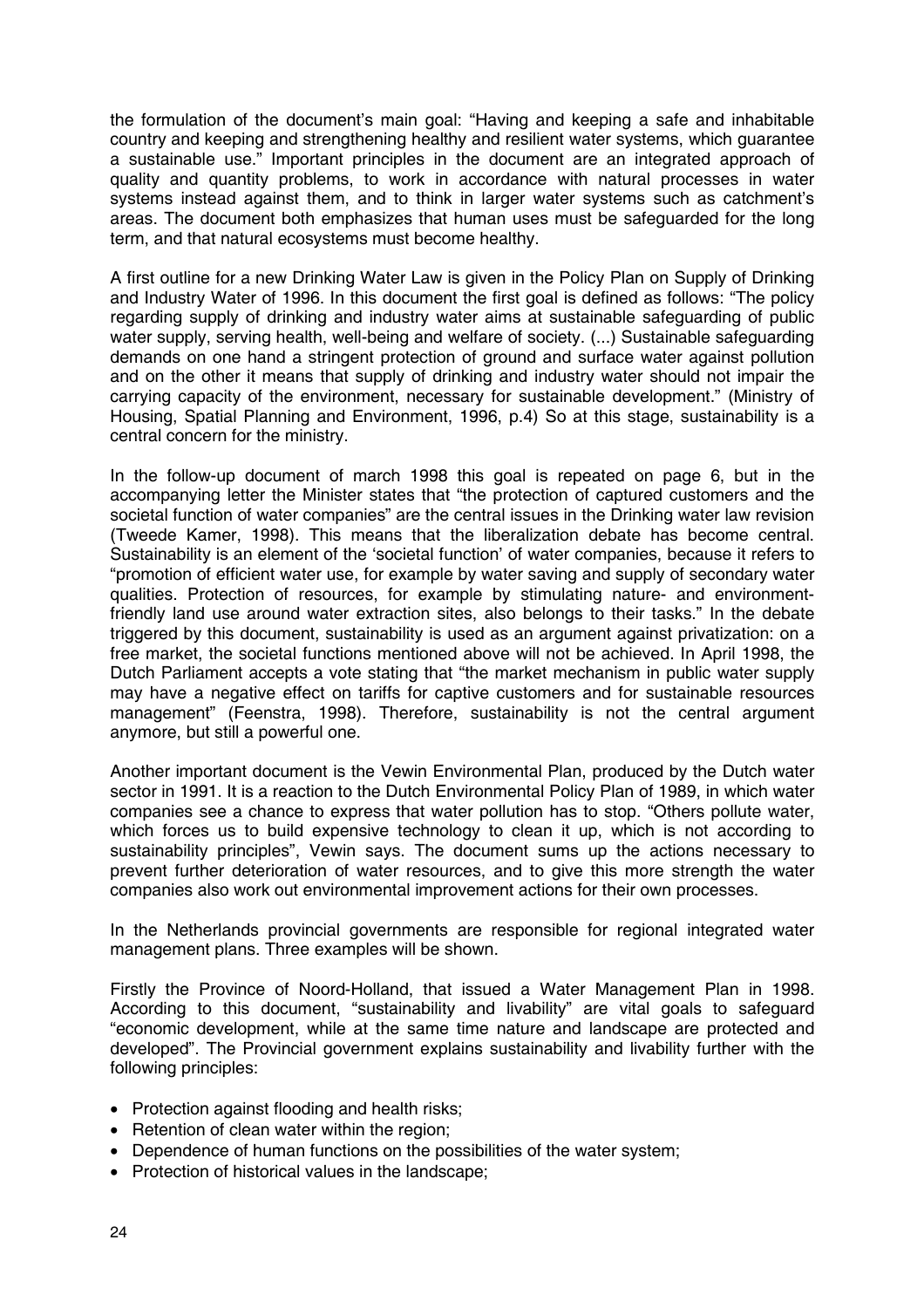• Limitation of water costs.

In this translation human interests are important, while the vulnerability of the water system in this area is also recognized.

The Province of Overijssel seems to have avoided the term 'sustainability' as much as possible in its Water Management Plan of 2000. The only reference to the concept is a phrase in Section 1.1: "We want to secure the quality of the living environment, for the present population but also for the next generations". The main principles in this plan are "social quality and well-being". The main goals are leaving room for economic development while at the same time protecting and strengthening important nature areas in the province. Translated into water this means:

- Restoring of the resilience of water systems (desiccation versus safety);
- Enhancing the recreation value of water;
- Enhancing the quality of drinking water;
- Providing a resource for agriculture, transport, industry, and energy production.

It is an approach that emphasizes human water uses and supports economic development in the Province of Overijssel.

In the Water Management Plan of the Province of Zeeland from 2001, "sustainable water systems" are the main goal. The provincial government writes that the limits of technical water management have come in sight. The solution is water management which is more in accordance with natural systems. This means:

- Creating space for fresh water retention;
- Making natural water systems a starting point for spatial planning, instead of adapting the water system to whichever function;
- Restoring some of the estuarine dynamics in the coastal areas.

This interpretation of sustainability is about shifting the balance from purely human needs and fighting nature, to working more in accordance with nature.

The first conclusion regarding the practitioner's documents is that they usually do not problematize the meaning of sustainability, contrary to scientific literature. Governments use it matter-of-factly, as an ordinary adjective, as if there were consensus about it. At the same time it is clear that actors interpret it differently. For example, the three provincial governments show quite different views on sustainable water management.

#### 1.3.5 How to study a contested concept?

Sustainability turns out to be a controversial concept. The debate is not on fringes or a few details, but on its most fundamental meanings. This is why it is so difficult for the practitioners to operationalize. Because there is no scientific or political consensus on goals and indicators of sustainable water management, there is no obvious framework to judge the activities of water companies in this research project.

We need a research approach that is applicable to this contested concept of sustainable water management. A method especially tailored for researching an unclear area is the social construction theory. This theory assumes that the reality we know is socially constructed. Meanings are negotiated in an ongoing cultural process, and the relation between meanings and the 'real' reality will always be uncertain. The main reason for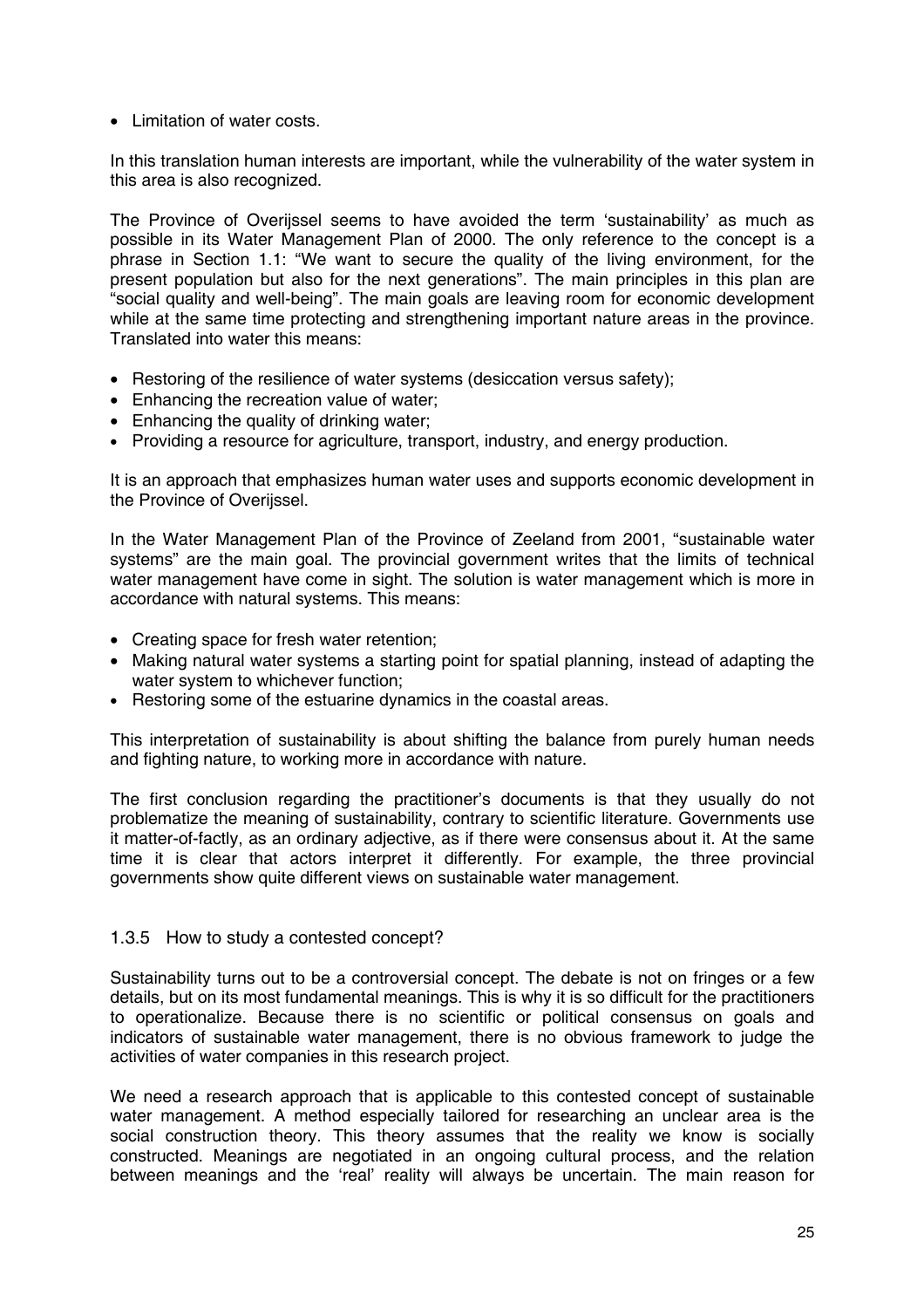uncertainty is that cognitive capacities of humans are considered being too limited to grasp reality's complexity.

From this perspective it is an advantage that we are able to witness the learning process of how society should deal with sustainability. The fact that there is no agreement on the essence of sustainable development can be "A help rather than a hindrance, for no avenues are ruled out by stipulation, and so all kinds of new possibilities might be unearthed. (...) The discourse itself (...) provides the only conceivable glue to hold these various efforts together." (Dryzek, 1997, p.134)

Social construction has been applied recently in environmental management literature. We already saw some authors in section 1.3.2 like Hajer and Dryzek. Others are Hannigan (1995), Eder (1996), and Van den Daele (1998). In the next section, general social construction theory will be described.

## **1.4 Social construction theory**

#### 1.4.1 The social constructionist world view

The oldest source of the phrase 'social construction' is Berger and Luckmann's "The social construction of reality" (1966), though the basic ideas have been floating around for a long time (Sismondo, 1993). Berger and Luckmann start with two claims: 'reality' is socially constructed, and the focus of social studies of science should be the process through which knowledge produced by scientists becomes 'reality' for the general public. Berger and Luckmann differentiate between reality and 'reality': the first is objective, the second subjective. In their view a sociologist cannot differentiate between valid and invalid assertions about the world, and therefore, she only deals with 'reality'. During the last 20 years, social constructionism has acquired a substantial influence in sociology, particularly for social problems, science studies, and feminist studies (Sarbin and Kitsuse, 1994, p.3).

In social constructionism the idea of one unchangeable truth is abandoned. Instead, a whole range of views on reality is presupposed, depending on culture and personal interests of the viewer. These views are ever-changing because of social interactions and learning processes. Shotter writes: "We must cease thinking of the 'reality' within which we live as homogeneous, as everywhere the same for everyone... We can begin to think of social reality at large as a turbulent flow of continuous social activity, containing within it two basic kinds of activity:

- i. A set of relatively stable centres of well ordered, self-reproducing activity,
- ii. With these diverse regions or moments of institutionalized order being separated from each other by zones of much more disorderly, unaccountable, chaotic activity.

"It is in these unaccountable, marginal regions - on the edge of chaos, away from the orderly centres of social life - that the events of interest to us occur." (Shotter, 1993, p.18)

In the stable areas of a culture meanings are considered to be 'facts', whereas in unstable areas hypotheses about reality are discussed. In this discussion a paradigm shift can take place: a dominant discourse A is replaced with discourse B (Gergen, 1994, p.11-12). Discourse is not the possession of a single individual, but a product of social interdependence: the joint creation of meaningful discourse. Three main stages can be discerned in a paradigm shift: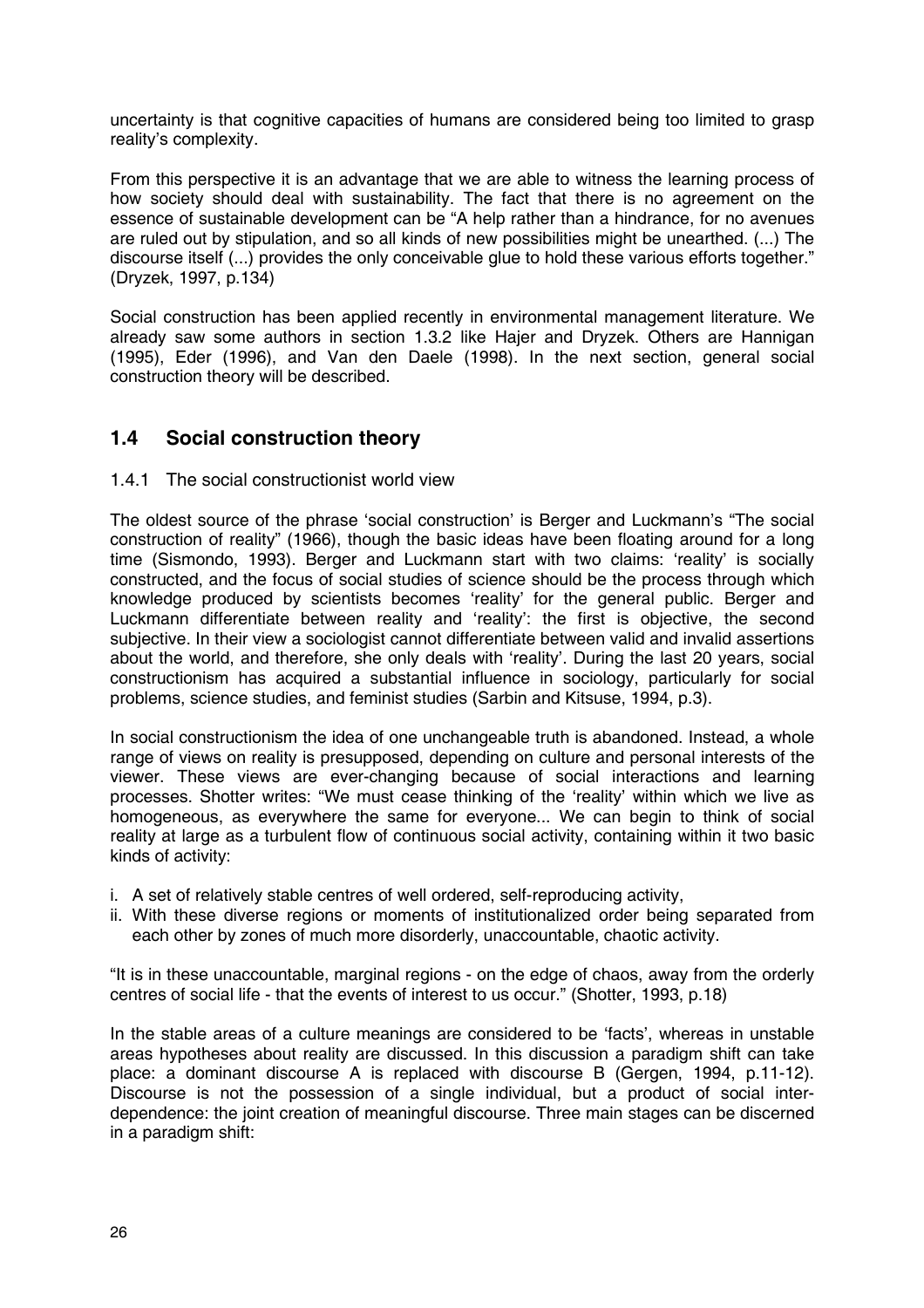- 1. The critical phase: confidence in the dominant discourse A is undermined. Discussants expose factors or processes excluded by the dominant discourse, demonstrate its shortcomings, decry its oppressive effects, condemn its underlying motives, etcetera (also called the *heretical* phase).
- 2. The transformational phase: fragments from a new type of discourse B are employed; another world becomes palpable (also: the *plausible* phase).
- 3. Discourse B is accepted as a new truth, sometimes coexisting with discourse A, sometimes replacing it. Discourse B has become coherent (= non-contradictory) and selfcontained (=there are no other worlds) (also: the *certain* phase).

Anthony Giddens argues in his causal theory of social change that decision making can not be rational, because of bounded rationality. The strategy-design of actors is influenced by a partial understanding of their environment, and without intending it they will produce effects that they would never have been able to account for (see Figure 1.1). Because actors have ideas about the circumstances of their own actions, their decision is *rationalized* in hindsight (either as a strategic success or as a strategic mistake). Because of this process, the causal conditions of human social conduct are inherently unstable (in Wind, 1996, p.35-39).



*Figure 1.1: Anthony Giddens' causal theory of social change.*

Social constructionism is not free from internal debate either (Sismondo, 1993). The controversy concentrates on the question whether reality exists or not. At one extreme of this debate are the 'strict relativists', who believe that reality may not exist at all. The mainstream social constructionist view is that reality does exist, but cognitive capacities of humans are too limited to grasp its complexity. At the other extreme are the 'realists' who assume that it is possible to define an accurate view of reality. The only problem is that scientists are human and therefore, scientific work is sometimes 'contaminated' by social-cultural influences.

In this project, I use the mainstream view on social construction. My assumption is that a physical reality existed long before humans started to investigate it, or were even there. Our lack of understanding and our learning processes to overcome these deficits are interesting areas for research.

### 1.4.2 The social constructionist approach to research

From a social constructionist viewpoint, scientists are not searchers for the truth, but producers of *meaning* in today's society (Shotter, 1993, p.24). While generating new knowledge, scientists use a few explicit, and many implicit assumptions about the nature of the world. Social constructionism reveals the strategies of scientists to convince others of the accuracy of their findings. In the process of constructing scientific facts they not only use 'objective' methodology and 'hard' technology, but also rhetorics and negotiations. In their famous study "Laboratory life", Latour and Woolgar study the scientific construction of facts in detail (1979). They show how scientists engage in a dialogue within their social network until a controversy is put to rest by an inversion process (Latour, 1994, p.177):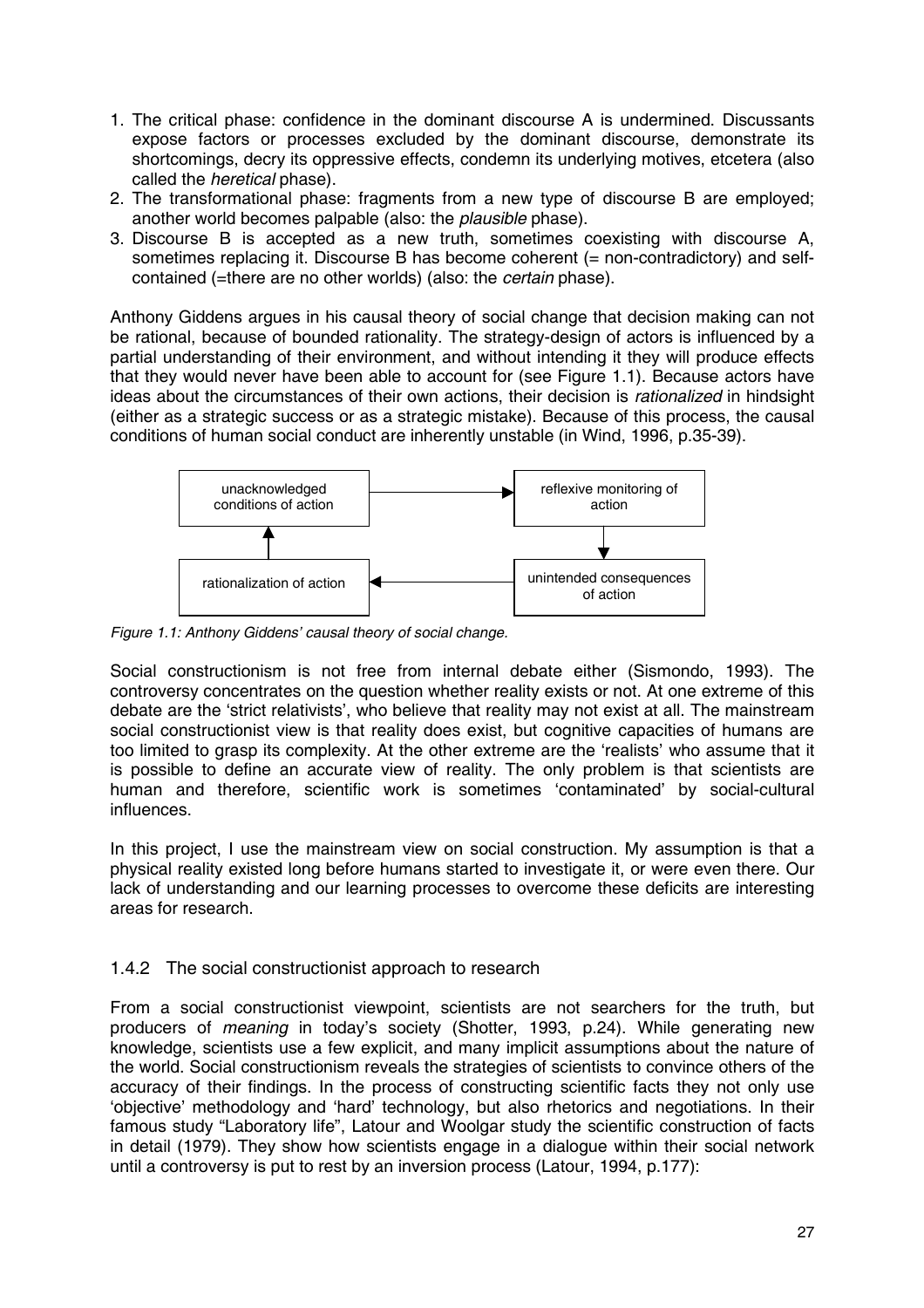- A statement begins to stabilize, consensus emerges among scientists;
- The statement becomes a split entity: a statement (a string of words) + a real object (a thing out there);
- An inversion takes place: the object becomes the reason why the statement was formulated.

Latour and Woolgar claim that objects do not exist before they are defined by scientists and that such objects can only be found by other scientists, if they become part of the sociotechnical network that invented the object. With this explanation of the process, they are close to the relativist extreme: even 'scientific facts' are social constructions.

For a social constructionist, the task of science is not to unravel 'the truth' from the messy tangle of everyday experience by using logical and systematic methods. Instead, she studies the efforts of people dealing with reality's complexity, with the intention to show that many different solutions are possible.

Because social construction theory denies the existence of certainties, it is not immediately clear what valuable insights social constructionist research can deliver. It is like the cosmology reported by Geertz (1973): "For an informant, the world rests on the back of an elephant, which in turn stands on the back of a turtle. When the informant was asked what the turtle stands on, the answer was: 'Ah, Sahib, after that, it is turtles all the way down'. This is not exactly a comforting answer if one wants to believe there is some stable bedrock somewhere. But (as with the elephant and its turtles) in stories, it is narrative all the way down". In a research project, however, we do not need to discuss the whole cosmology all at once. As Latour suggests, the way to do social construction research is to *ignore* the fact that all knowledge is uncertain (1979, p.35), and to focus on a small area of uncertainty.

Sustainability provides a unique opportunity to use the social constructionist approach. By studying the regional level of groundwater resources, some important questions about sustainability will surface, such as what the carrying capacity is and how resources should be distributed. By using the social constructionist approach, the study can contribute to more general discussions about sustainability.

## **1.5 Conceptual framework and research questions**

As explained above, this study looks at sustainability from a social constructionist viewpoint. A paradigm such as sustainability is constructed in a discourse of social actors. Examples of such actors are the United Nations, represented by the Brundtland Commission; governments, such as the European Union, national and provincial governments; industries and public utilities; research organizations and environmental NGOs. Although these actors may have different and even conflicting views and interests, they also function within a larger societal network. They engage in a discourse about meanings and goals, until a shared view of reality, or paradigm, is agreed upon. This means that the network of actors and the discourse they engage in must be studied. Our main research question is:

#### **How is the concept 'sustainable development' translated into business practices?**

The research is based on the conceptual model in Figure 1.2. It uses the idea of Bruno Latour (1979) that concepts travel through society through contact between societal actors. Therefore, we look at the network of actors around the company, to see who inspires them. It also includes the theory from Carl Weick (1979) that managers' perceptions of their environment are of more importance to their strategy, than the 'real' characteristics of their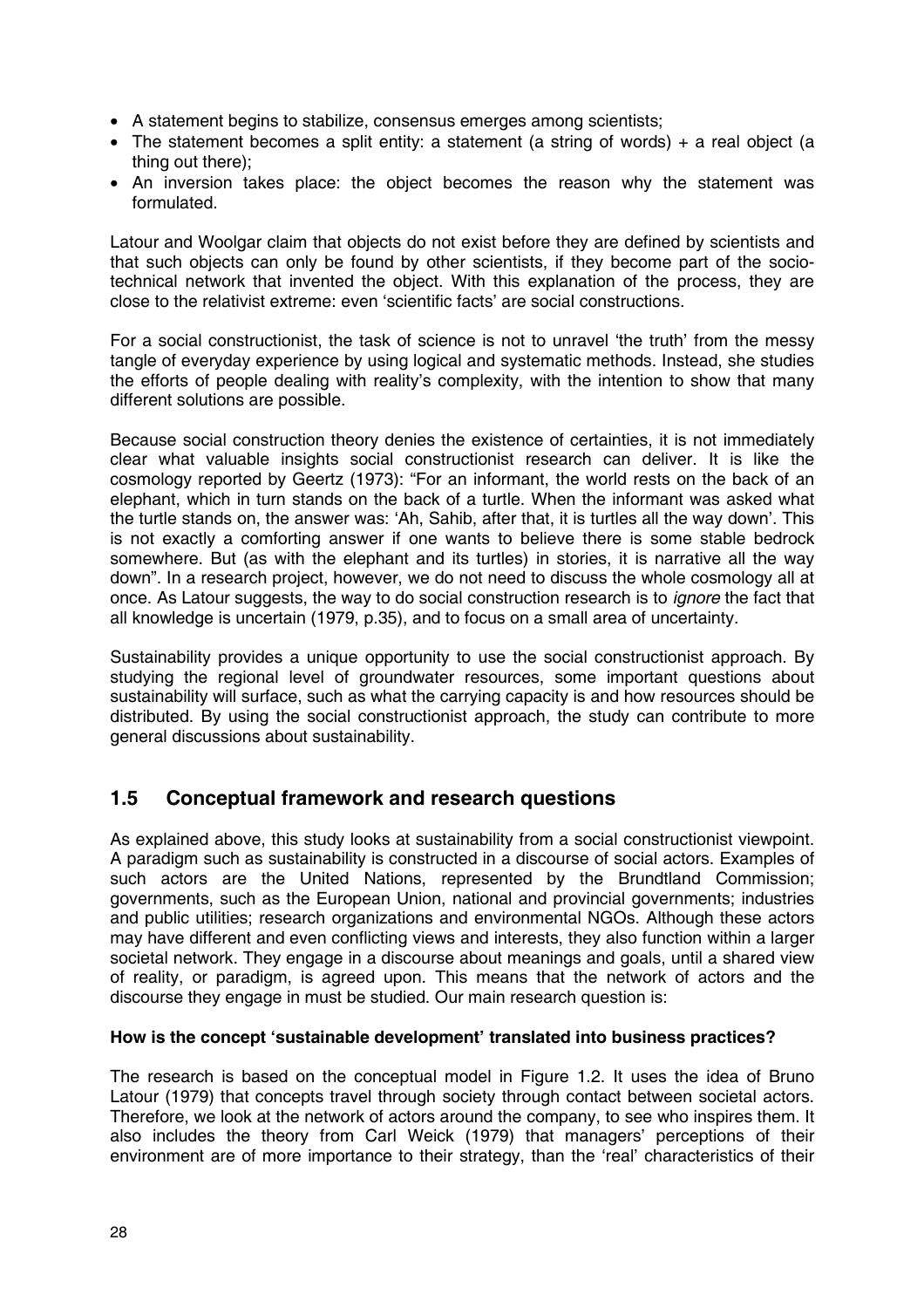environment. We assume a feedback loop between the strategies and the network, because companies will probably make deliberate choices about their contacts.



*Figure 1.2: Conceptual model of data collection.*

The sub-questions following from this model are:

#### **What perceptions do people at Dutch water companies have of the concept sustainability?**

**Which societal actors are involved in the process in which these perceptions are constructed?**

#### **How do these perceptions influence company strategies and operations?**

With perceptions the storylines and activities are meant that people connect to the term sustainability. Because of the methods used, the perceptions usually take a textual form, but otherwise it is very open: anything they see as connected to the term sustainability must be captured by the method.

Dutch water companies are the focal points of the study. Organizations are seen as groups of people and not as abstract entities. Respondents were mainly sought among the higher management, because of their insight in strategic choices. They are not the only people who influence perceptions, but they are a good starting point because they are chosen to represent the organization and to make important decisions (Noorderhaven, 1995). They also do a lot of networking outside their own organization. To check if the managers 'reality' matched with that of the operational level, a member of the Workers Council was involved in each company.

According to the theory of action learning networks, organizational learning is made possible by a limited number of 'network champions' within the organization (Roome, 1998). These are individuals who have a large network outside the organization and who facilitate the diffusion of new ideas through the organization. The research is therefore widened to the network of organizations that water company managers have direct contacts with. Direct contacts are defined as people from other organizations that top managers from the water companies talk and listen to. These contacts are assumed to have an influence on the perceptions of water company managers.

Because there is little consensus about sustainability, it can be interpreted in many ways. Therefore, the integration of sustainability into business practices of water companies will lead to a variety of strategies. For environmental management it is interesting to know what factors influence the development of these different strategies.

In the past, strategy was considered to be what a company rationally decided to do after a thorough analysis of its own functioning and environment (Douma, 1998). In more recent theory, it is acknowledged that strategy is a fuzzy concept. It can also 'emerge' out of random trial and error behaviour of an organization (Mintzberg, 1989). In the model above, a broad definition of strategy is used, similar to the 'theory-in-use' concept of Argyris and Schön